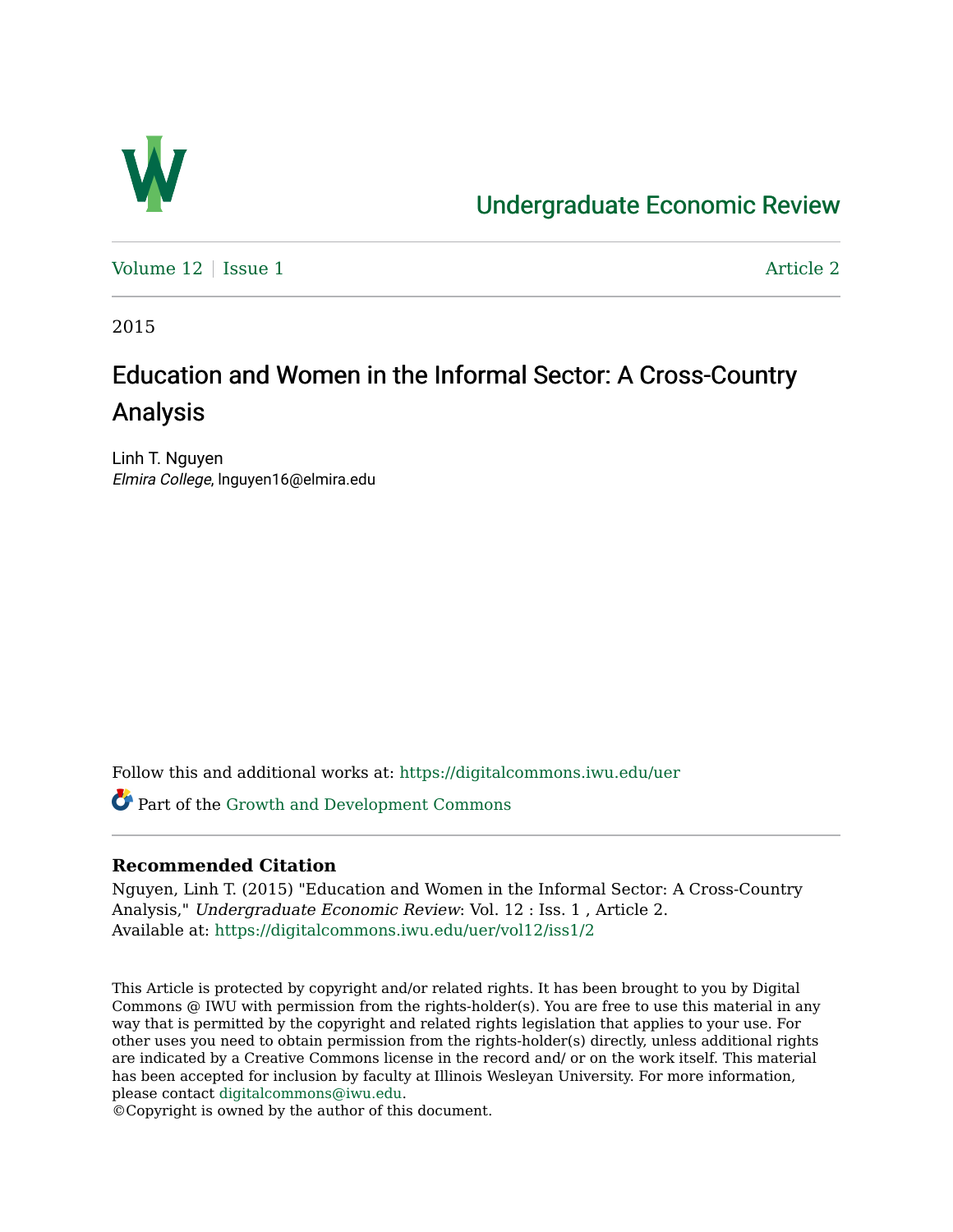# Education and Women in the Informal Sector: A Cross-Country Analysis

### **Abstract**

This study investigates the effects of education on the participation of women in the informal sector of 40 developing countries using OLS linear regression. Through some econometric adjustments, the final model suggests that education, represented by years of schooling, is correlated with a 2.74% increase in women's chances of being employed in this sub-sector of the economy. This means that the better educated still end up doing the jobs that do not require such knowledge. An implication of the result is that the current way which schooling is delivered to the poor might not be the most efficient way.

### Keywords

women, informal sector, education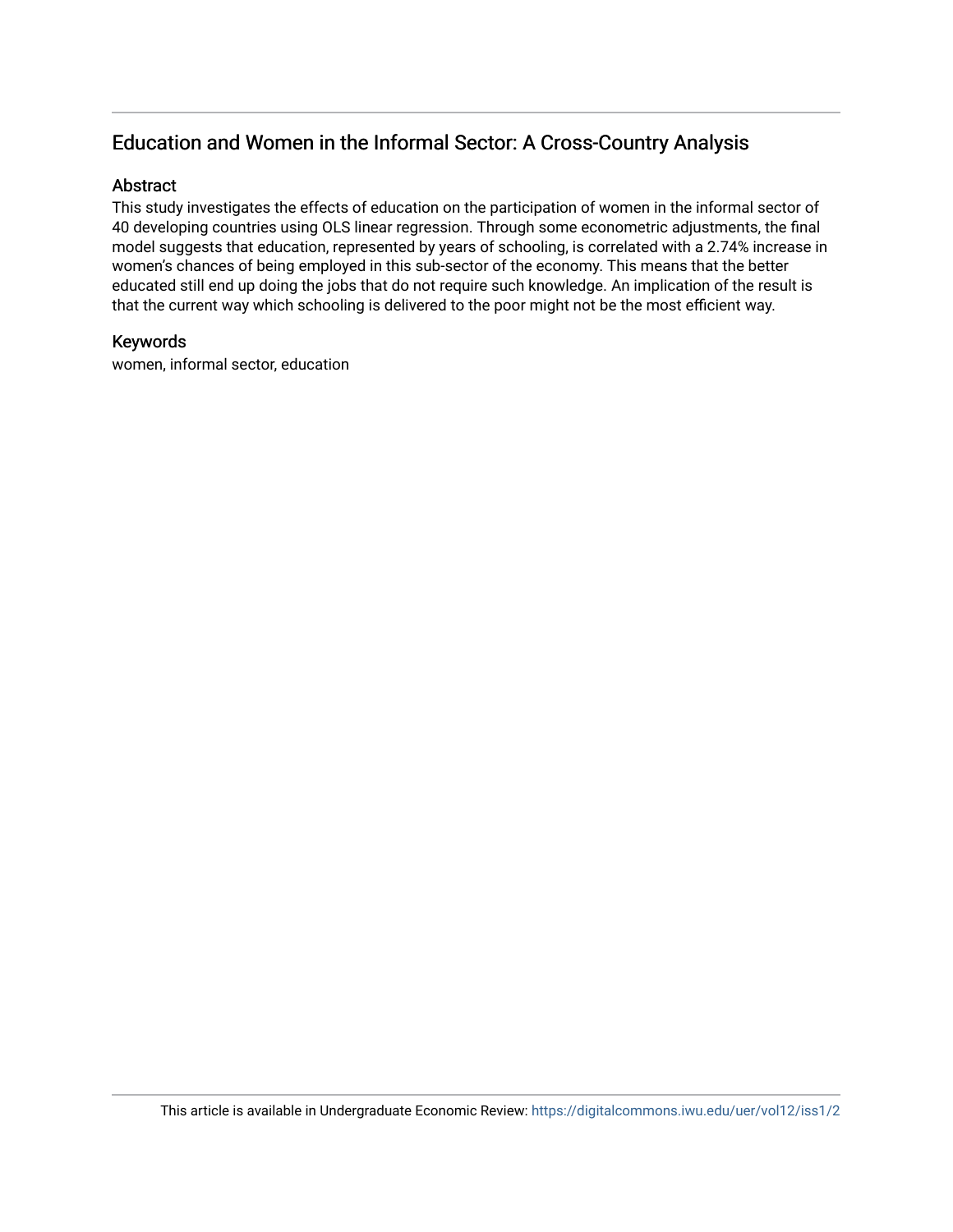### **I. Introduction**

The purpose of this research is to examine the impacts of education on female participation in the informal sector across countries. It has been shown that education has a positive effect on women's share in the overall economy. However, in the informal sector where problems such as long hours of work and employment insecurities are prevalent, it is intuitive to think that the rise of education level might actually lead to a decline in the participation of women. Possible explanations could be that as they become qualified for more skilled jobs, women start to shift towards the formal sector for more secured and better paid positions. Or that educated women are able to make a selective decision whether or not to enter the informal market, even if they cannot find jobs in the formal side. Nobel laureate Amartya Sen once said: "[Education] can add to the value of production in the economy and also to the income of the person who has been educated. But even with the same level of income, a person may benefit from education – in reading, communicating, arguing, in being able to choose in a more informed way, in being taken more seriously by others and so on" (1999, p. 294). The study will utilize empirical analysis to evaluate such phenomenon, with regards to the contexts of 40 countries' economies and societies.

Informal employment in general and the informal sector in particular account for a large part of many developing economies. Activities categorized as informal occur, most of the time, spontaneously and on a seemingly subsistence level. There are no taxes imposed on these types of employment and the monetary value of the goods and services that they generate are not counted towards a nation's official economic output such as GDP. However, in reality, the informal sector constitutes a great proportion of developing countries' economies when compared to other types of institutional sectors.

Investments in human capital, especially for women, have been proven to generate substantial returns to employment in the economy as a whole. Yet the universality of this finding across sub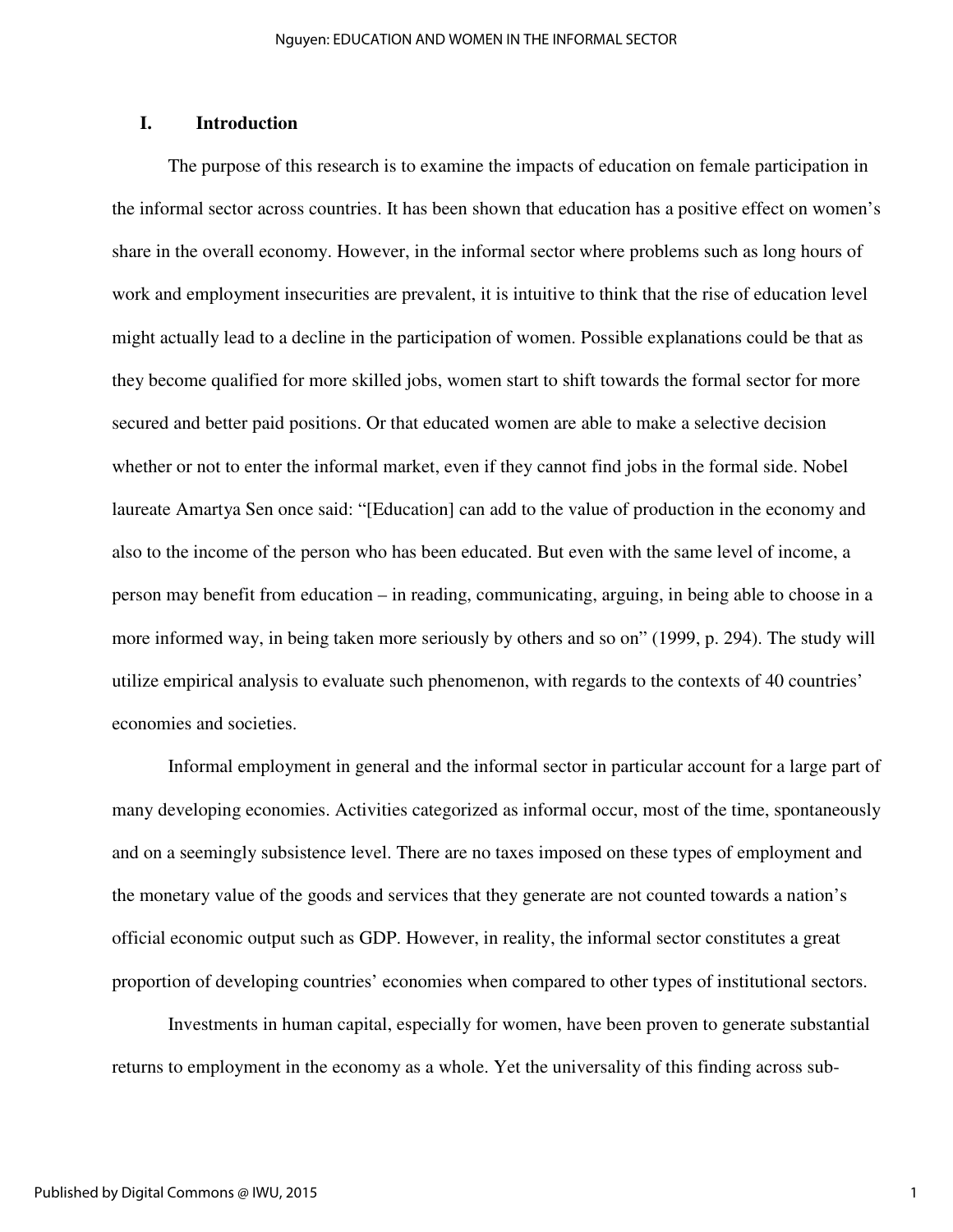sections of the market like the informal sector is yet to be officially recognized. Only when such causality is confirmed could there be more in-depth analyses on the efficacy of current education expenditures as well as suggestions for future adaptation. It is this intention that motivates the study, of which the goal is to investigate the correlation that holds for a broad pool of countries, ranging from Latin America, Asia to Africa so as to come up with a consistent solution for the informal sector on a global scale.

Often studies on the phenomenon focus on a singular country or a specific group of women. This research hopes to expand the finding to a more general level to see whether the relationship found in some countries is commonplace internationally or if it is only characteristic to some regions. The paper will utilize aggregate level data, rather than individual data unlike previous studies. Additionally, an ordinary least squares model will be used rather than the logit model as previous studies have carried out. The remainder of the paper includes the literature review, data description and methodology, the regression results, analysis and the conclusion. Tables and Figures can be found in the Appendix at the end of the paper.

#### **I. Literature Review**

Cling et al. (2011) defined informal sector as "all private unincorporated enterprises that produce at least some of their goods and services for sale or barter, are not registered (no business license) and are engaged in non-agricultural activities." All employment taken place in the informal sector is regarded as informal employment, which is the type of employment that has no social insurance. Given the histories and subsistence cultures of developing countries, informal employment has been embedded in the minds of the people there. In addition, as the Lewis twosector model (Todaro, 2012, pp. 115-118) describes, many developing economies nowadays are experiencing the transition from agriculture to industrialization. Often the poor and less educated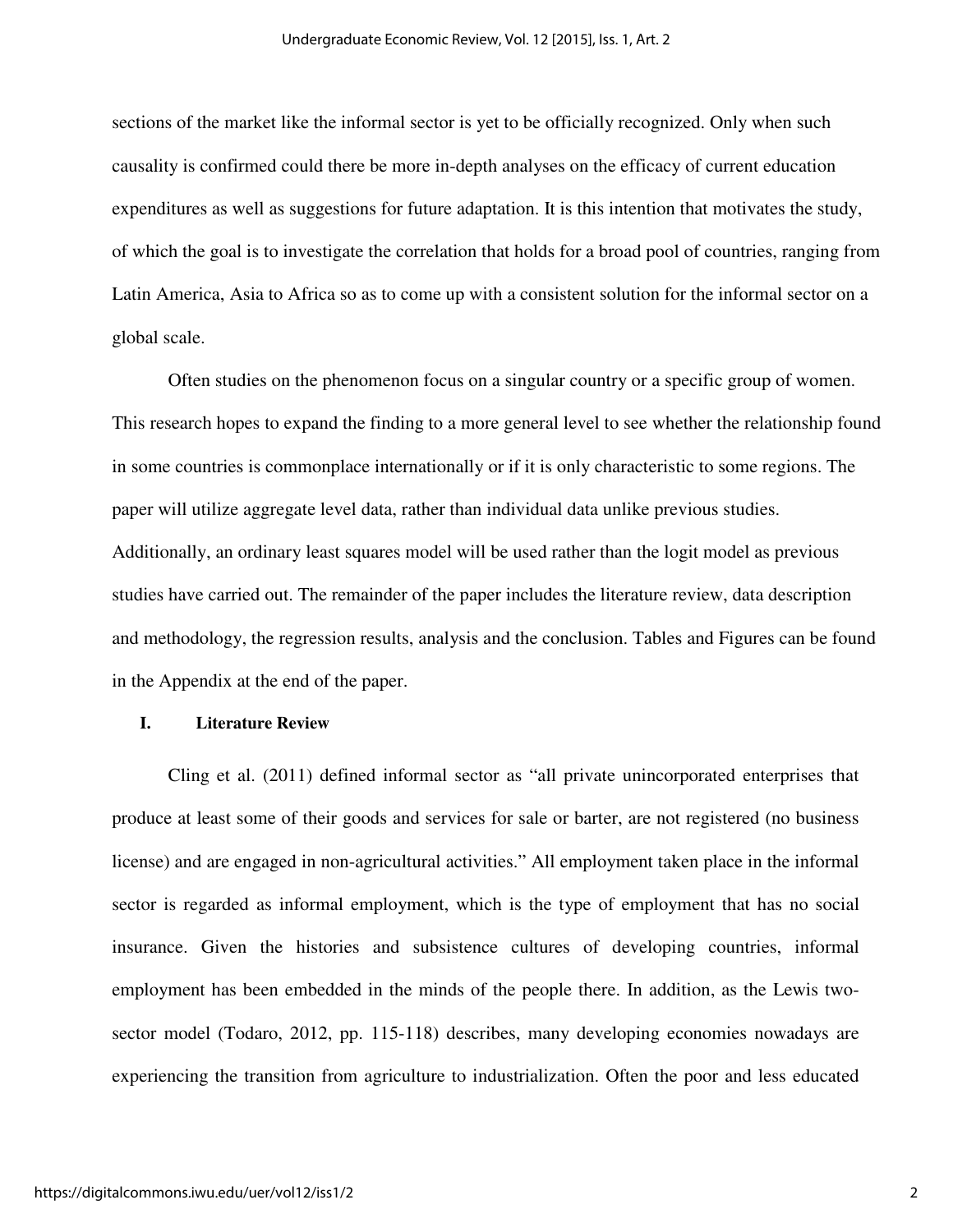#### Nguyen: EDUCATION AND WOMEN IN THE INFORMAL SECTOR

encounter difficulties in catching up with such movement and cannot meet the qualifications of the industry. On the other hand, informal jobs not only require knowledge at low level but also offer flexibility in terms of time and commitment. Evidence shows that the informal sector has become a major source of employment for the labor market in developing countries. Results from the Labor Force Survey (LFS) 2007 revealed that 82% of employment in Vietnam was in the form of informal employment. In 2000, the informal sector accounted for 70% of the total employment in Kenya (Atieno 2006).

 Statistics have shown that women's participation in the sector is substantial. As Cling et al. (2011) calculated, women' share of Vietnam's informal sector was 48.7% in 2007, only second to that of their agricultural sector with 51.6%. In 2006, 71.2% of workers in the Turkish informal sector were female (Öksüzler et al. 2006). Data for countries such as Benin, Mali and Guinea were even higher with 97%, 96% and 84% respectively. Nevertheless, the numbers dropped significantly for predominantly Islamic places such as Tunisia, Kaduna and Nigeria with only 28% due to the practice of *purdah*, which restricted women to appear in public (Xaba et al. 2002). Leach (1996) argued that in many developing countries, women who did not participate in agricultural subsistence activities would find themselves, most of the time, carrying out some form of informal employment. She characterized the jobs as self-employed, casually or seasonally paid, often unskilled and physically demanding, with low productivity and offering barely any opportunities to improve skills and move upward. Studies such as Wilson (1998), Chen (2001), Chen et al. (2002) found that female workers in the sector could be categorized into home-based workers, street vendors, garbage pickers and brick makers and most of them received scant attention from the public.

Several studies have addressed the contribution of the sector towards the economy and its gender differentials in employment, yet factors that contributed to the decision of women to

3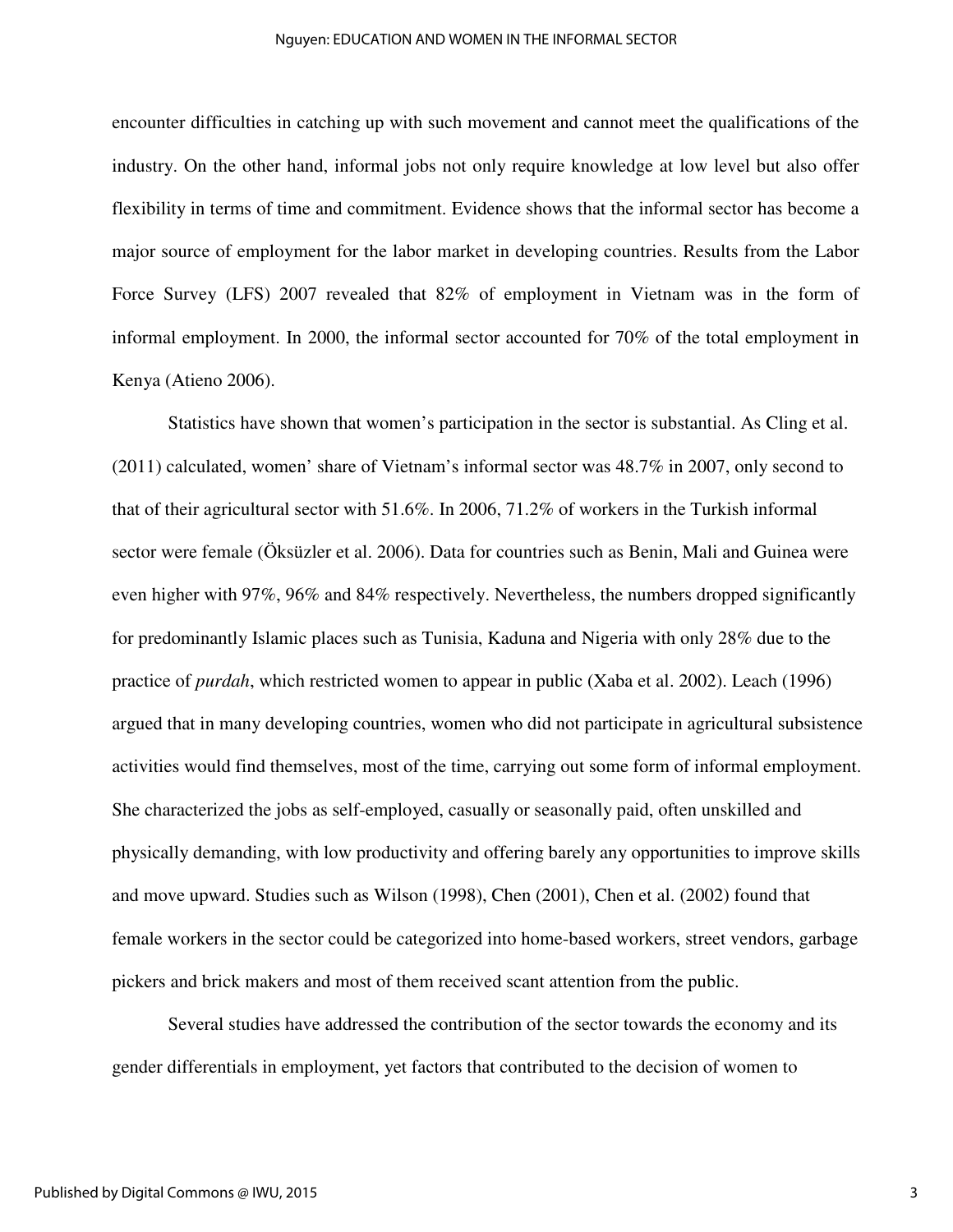participate have not been extensively explained by empirical works. Bigsten and Horton (1997) attributed the limits in labor market studies to the lack of household survey data. Among the factors that determine the involvement of women, there are traditional components such as access to credit, factors of production, information technology, training, and changes in the political and institutional systems (ILO 1995). World Bank (1995) and Addison (1993) added that labor market conditions such as income also played a role. Moreover, the dualism characteristics of the labor markets, the limited capacity of the formal sector, and working experience showed significant impacts as well (Lanot & Muller 1997; Kevane & Wydick 2001; Makonnen 1993).

Education is widely believed to be one key factor that affects women's involvement in the sector. Öksüzler et al. (2006) suggested that women who obtained post-elementary education were more likely to join the home-based artisan works instead of working in farms because they wanted to develop their skills in artisan production. Hill (1983) observed the same pattern in Japanese women in that they preferred being family workers to employees as they completed more years of schooling. Wambugu (2002) concluded that completing primary education increased the likelihood of women entering the sector, based on the data in Kenya in 1994. Using the Kenyan 1997 data set, Atieno (2006) also found a positive relationship between the two variables, with a roughly 3% increase in the female participation in the sector per 1 year increase in schooling. Yet he did not find any significant statistics when estimating the marginal effects of education. This led him to the justification that participation in the informal sector is a residual outcome of other sectors and not the direct outcome of the explanatory variables including education. In contrast, Pierre (2013) analyzed the economy of Cameroon and concluded that the probability of entering the informal sector declined as education level increased though he did

4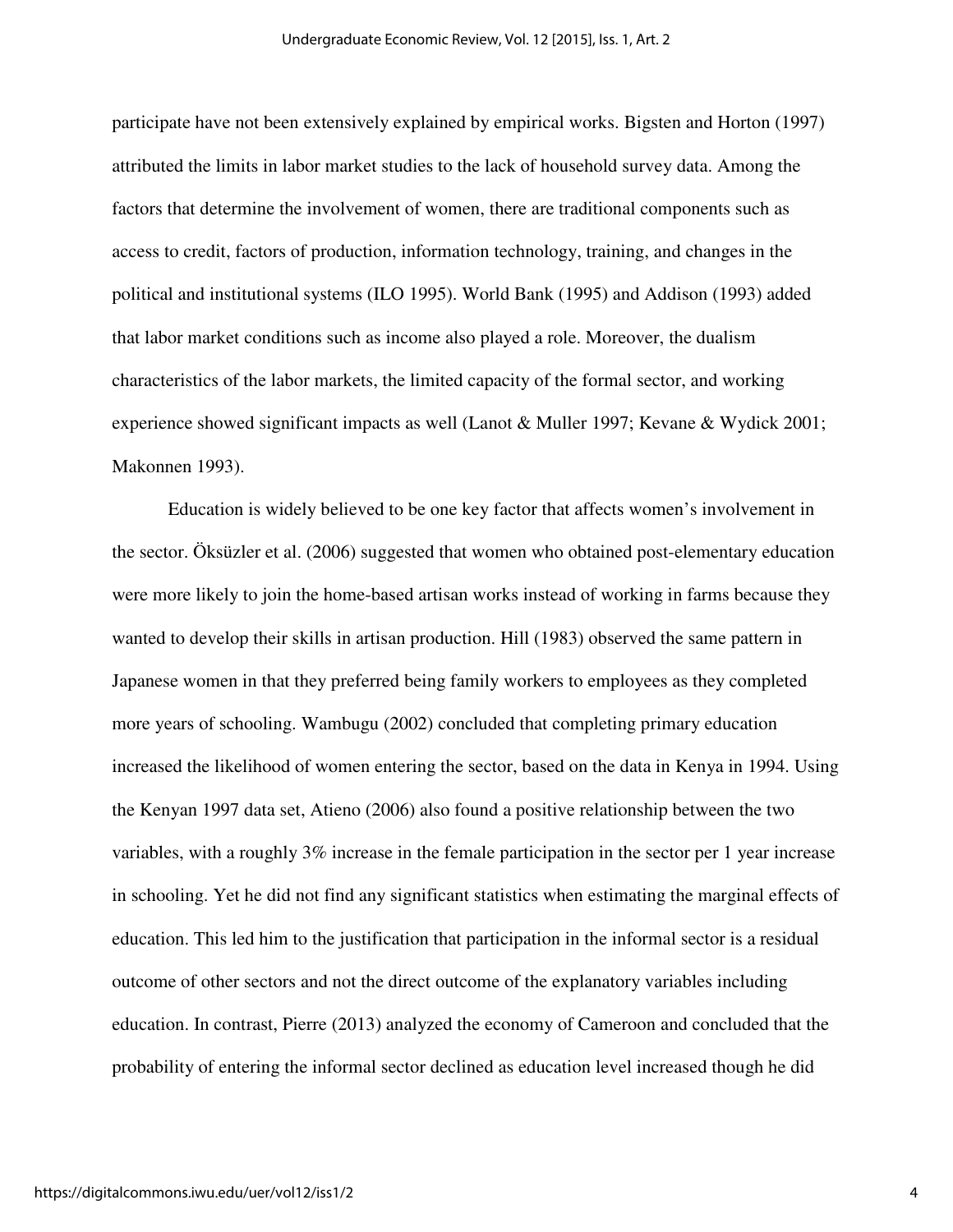find a substantial increase of 33% in income of workers who finished secondary school. It is worthy to note that his sample is gender-blind, which can potentially lead to the difference.

 Leach (1996) adds to the discussion by arguing that education is the way for women to redeem self-esteem, equalize social status and generate sustainable income. In assessing the goal of educating women which is to prepare them for employment and compete with men in other economic sectors, Leach found failures in both formal and non-formal types of education. Women were not equipped with enough skills to attain and secure well-paid jobs; as a result, they ended up coming back to the subsistence activities of the informal sector.

#### **II. Data**

#### **A. Data Description and Expected Signs of Coefficients**

F\_Informal: Women employed in the informal sector (as % of non-agricultural employment)

This is the dependent variable. Data is part of activities undertaken jointly by the ILO (International Labor Organization) and WEIGO (Women in Informal Employment: Globalizing and Organizing). Nonagricultural employment excludes employment in agriculture, hunting, forestry and fishing activities.

Edu: Mean years of schooling of population ages 25 and above (years)

Education is the main independent variable in consideration. Data is obtained from the *Educational Attainment Query* of World Bank. Given the objective of this study, Edu is expected to have a negative sign when regressed against percent of women in the informal sector.

Age: Total population ages 15-64 (% total)

This data is gathered by the World Bank. The age structure of the population determines the participation of women in economic activities. As Maglad (1998) described the Sudan economy, when not taking the number of children into account, it seemed to be likely that women of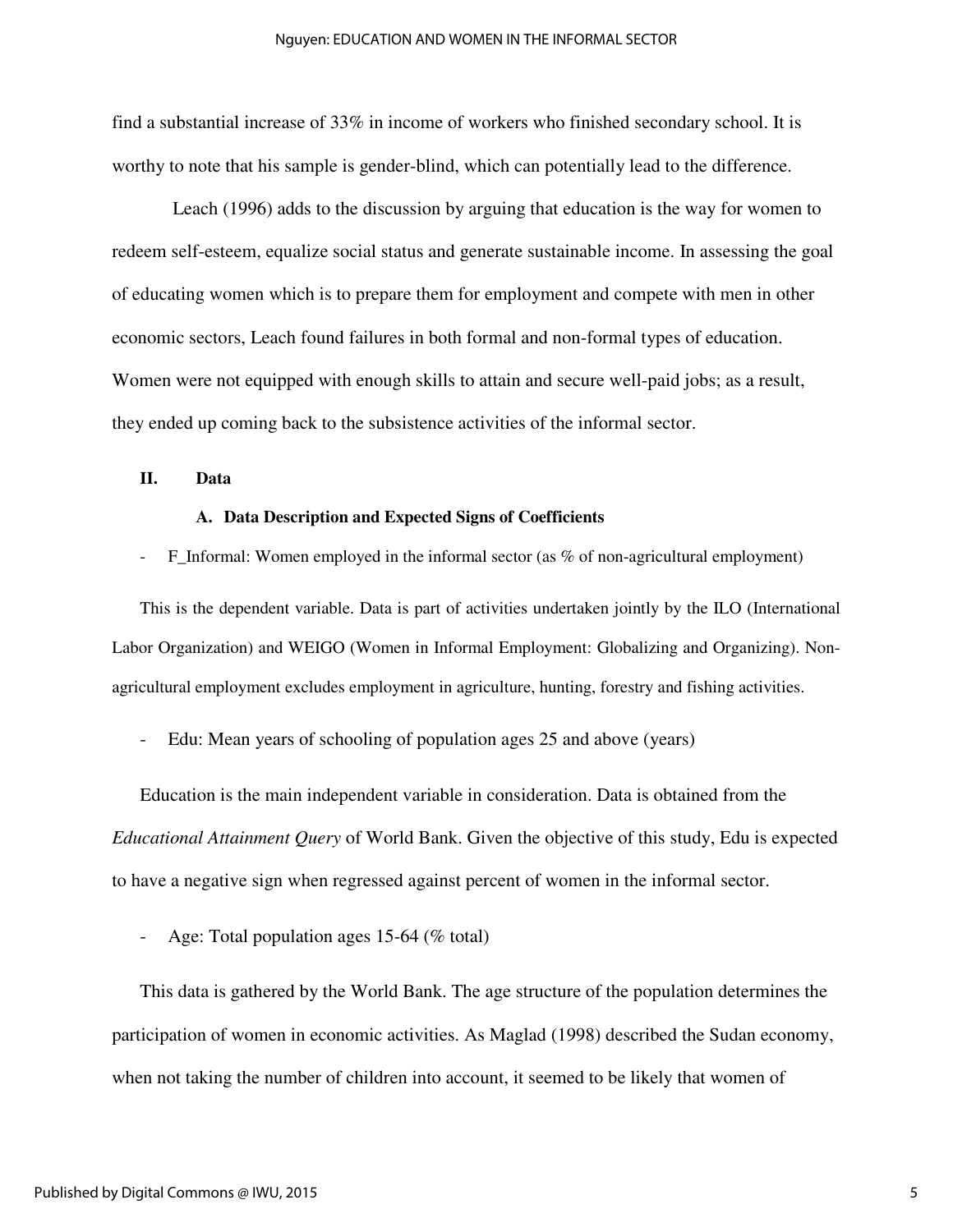younger age would participate in the market more than those of older age would. Moreover, child labor is not an uncommon practice in developing countries (Basu 1999). Atieno (2006) argued that a young population imposed more pressure on the working group, implying a high dependency ratio. A small number of working adults plus a large number of dependents required women to participate in the labor force in order to maintain the well-being of families. As a result, Age is expected to have a positive sign.

Marital Status: Percent Distribution of Female Ages 25-29 Currently Married (% total)

Measures are part of the *World Marriage Data 2012* collected by the United Nations. Maloney (1987) stated that the labor supply of wives had a positive response to their husbands' underemployment. On the other hand, when examining female participation within the informal sector of developing and developed countries, Hill (1983) concluded that the probability that a wife decided to work was negatively affected by her husband's income. Furthermore, married women often endure child-rearing responsibilities, which could influence their decision to join the labor force. Ribar (1992) argued that a high market child care cost could potentially reduce women's labor supply for they would rather take care of their children on their own than spend all their income from work on child care. It is noteworthy that the informal sector is characterized by low skill jobs which do not impose high opportunity costs on mothers. As women can carry their children along while working, child care seems not to be a hindrance for working decision in this sector. Disparities in religions (Lehrer 2002) and cultures (Reimers 1985) across nations and among ethnic groups of a country could also contribute to the propensity to join the labor supply of women. Hence, the sign of this variable is undetermined at the moment.

Dependency: Age dependency ratio ( $\%$  of working-age population)

6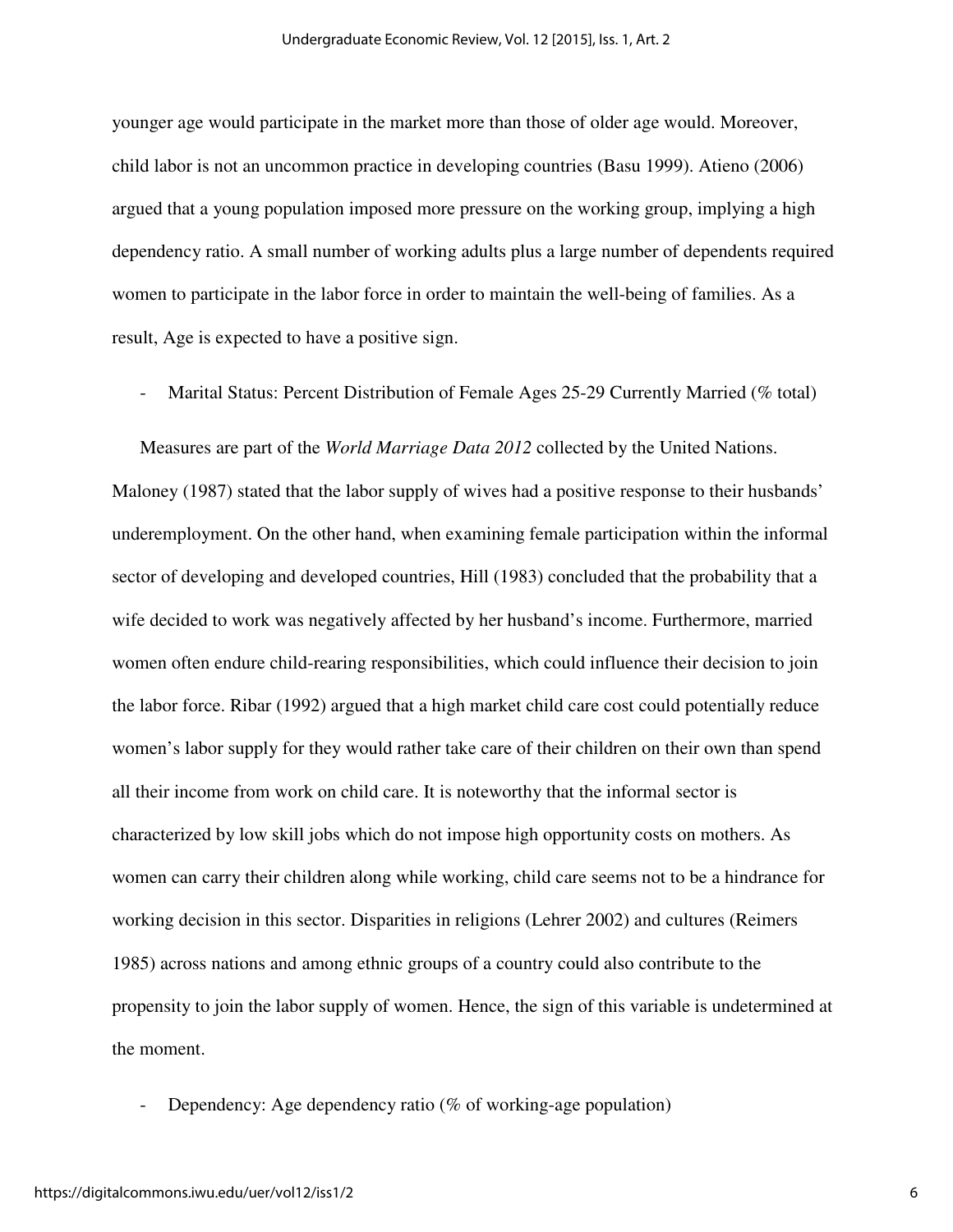#### Nguyen: EDUCATION AND WOMEN IN THE INFORMAL SECTOR

Data is found on the World Bank website. Age dependency ratio is the ratio of people aged 15 or younger and 64 or older who are dependents of those aged 15-64. The responsibility to take care of their dependents has been embedded in the minds of women in most developing countries. Banerjee and Duflo (2011, p. 125) state that women tend to spend a higher percent of their earnings on food for the household than men do. It is therefore reasonable to consider dependency an impetus for women to join the market, which leads to a positive sign of Dependency in the regression.

F\_Formal: Share of women in the formal non-agricultural sector (% of non-agricultural employment)

This data is from the same source as that of F\_Informal. Employment in the formal sector is in a direct relationship with employment in the informal sector. Chen (2005) described the structuralists' view on the formal economy and informal employment as being inherently interconnected. Firms that want to reduce their costs of production tend to decrease their labor input costs by shifting to informal employment relationships with laborers. The promotion of informal employment among firms creates a positive causality between the two sectors. Kevane and Wydick (2001) added that the increase in women in the informal sector was due to the selective entrance of the formal sector. Thus, a rise in female labor supply for formal employment means that the competition in that sector is fiercer, causing a speedy elimination of even ones that are slightly under-qualified and more women end up staying in the informal side.

Fertility: Births per woman (Number of children)

The World Bank collected these statistics. Nobel laureate Garry Becker reasoned in his *Microeconomic theory of fertility* that the demand for children remained low if the net price of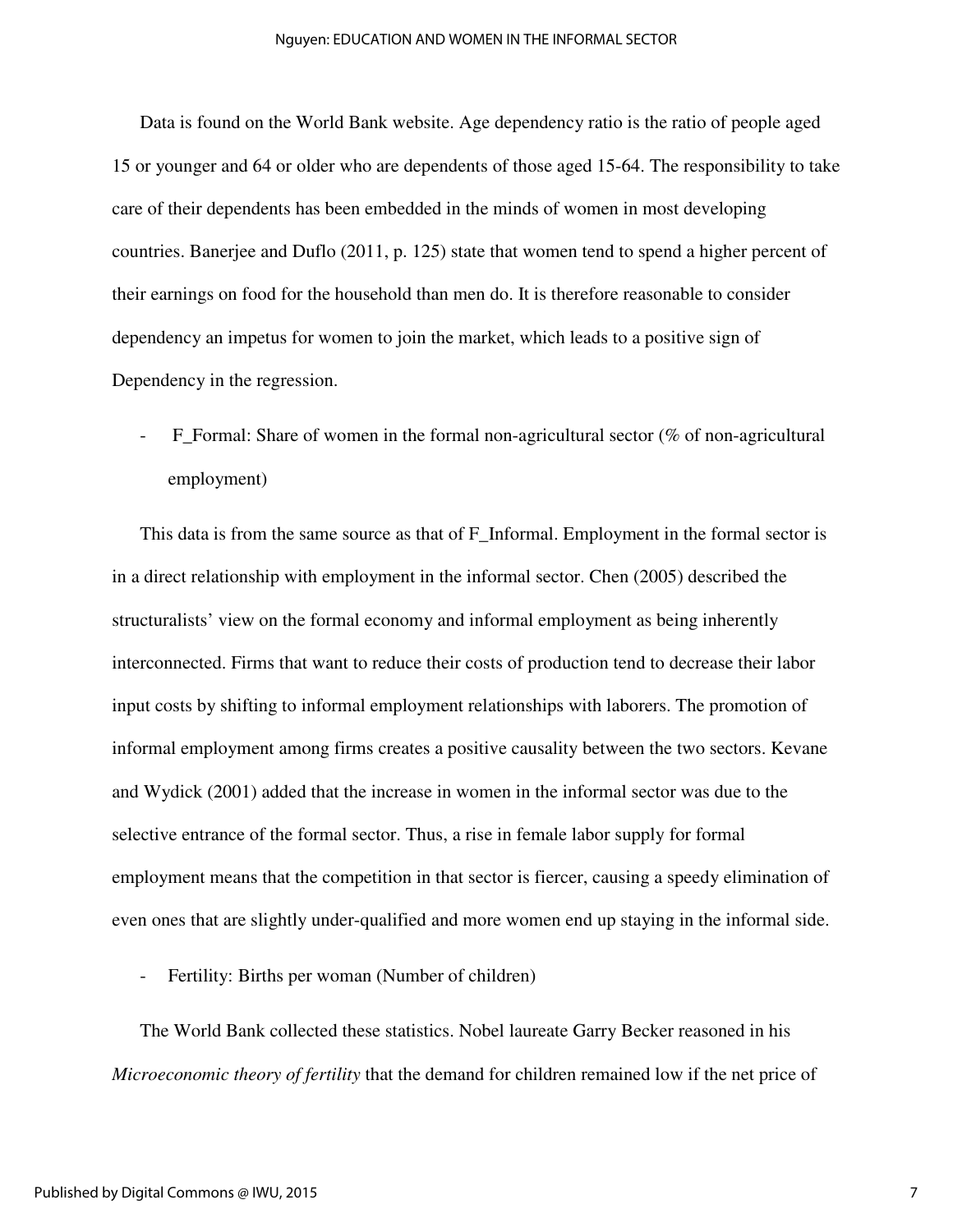children was expensive (Todaro, 2012, pp.285-290). In other words, if parents decide to have few children, it can be that they cannot afford costs such as health care and education for the children or that the mother has high opportunity costs of time because she has to work. Findings of Hotz and Miller (1988) were in agreement with Becker's model, stating that greater child care costs, which was often for younger children, lowered the mother's labor supply. In contradiction to Becker, Fleisher and Rhodes. Jr (1979) found a negligible relationship between two variables. Cain and Dooley (1976) also had the same conclusion, attributing to the multicollinearity between age and fertility. In this paper, if it is determined later that there exists such collinearity, either of the variables could be dropped depending on their statistical significances.

Household: Average household sizes (persons)

Data is collected from a number of sources including the East African Community and the 2010 Census [INDEC] of Argentina (other sources can be found in the References). Similar to the arguments made on the dependency ratio, sizes of household should affect the independent variable positively.

M\_earn: Mean nominal monthly earnings of males (local currency)

Data is found on the ILO website. Maglad (1998) showed that spouses' wages affected women's participation in the market unfavorably. As men earn more, they can maintain both households' necessities as well as their current power imposed on women. Thus, women find it either unnecessary or difficult to go to work.

- F\_earn: Mean nominal monthly earnings of females (local currency)

Data is found on the ILO website. Maglad (1998), and World Bank (1995) both showed the positive impact of women's own income on their decision to join the labor force. Perhaps, once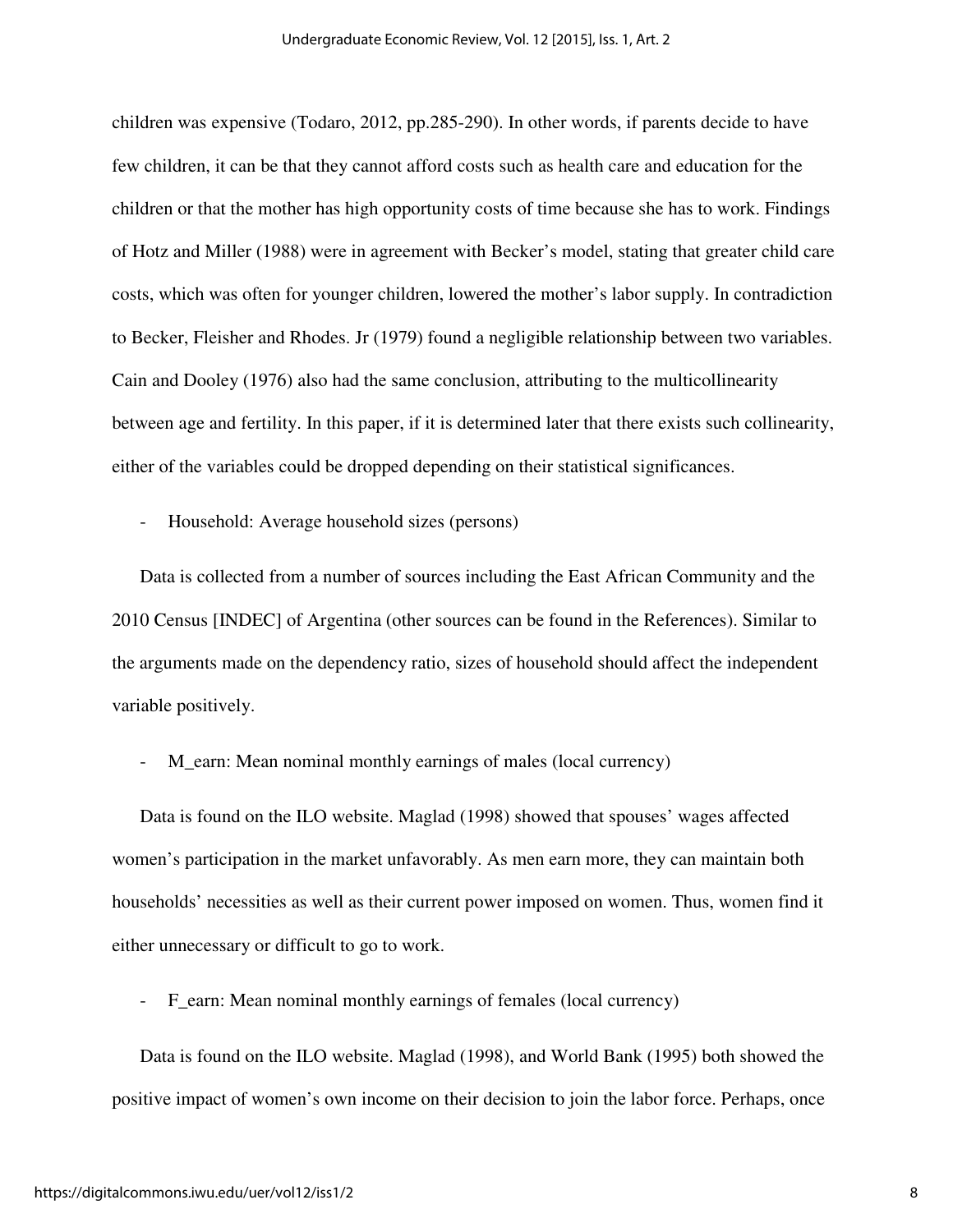#### Nguyen: EDUCATION AND WOMEN IN THE INFORMAL SECTOR

they start to be able to earn income and provide necessities for families, women also have more saying which allows them to work as they prefer.

F\_lfpr: Female labor force participation rate (% of female population ages  $15+)$ )

The statistics are found on the World Bank web page. It is clear that as more women participate in the labor force, the share of them in all sectors of the economy including the informal sector will increase.

Headship: % of households with a female head

Head of household is another indicator of the decision to join the labor force of women. The person who is in charge has the authority over the entire family and is identified as the provider of basic needs such as food and shelter. Women who are head of household are more likely to work than the ones who are not (Maglad 1998). The World Bank gathered some data for this variable but unfortunately, there is a scarcity in its availability. Further analysis might imply a drop for significant purposes.

F\_Edu: Mean years of schooling of women ages 25 and above (years)

These statistics are collected by the World Bank. The mean years of schooling of women are a better indication of education than those of the entire population. Yet the data pool is too scattered to use for regression. Further analysis might imply a drop for the purposes of significance.

#### **B. Summary Statistics**

Below is a descriptive summary of the variables used in this paper. The average percentage of women in the informal sector of the countries in the sample is about 39%. Women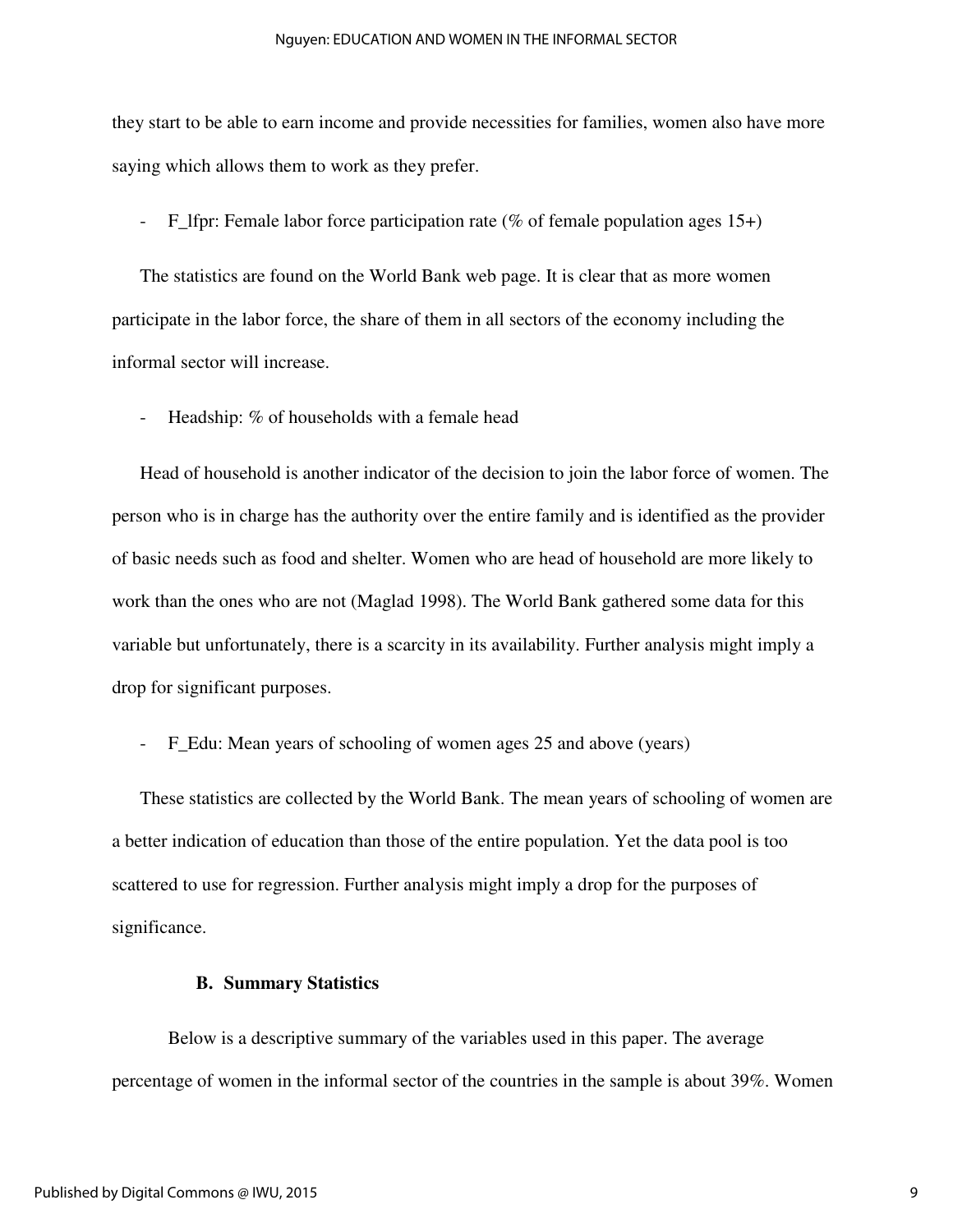in general receive 7.4 years of schooling in this sample. About 62% of the population is between 15-64 years old which indicates a quite large working population. However, the mean dependency ratio is about 62%, meaning that 62 out of every 63 people are dependents. Women's participation in the formal sector is less than that of the informal sector by about 6% on average. And a typical family in this sample has about 4 members.

| Variable   | Obs | Mean     | Std. Dev. | Min  | Max     |
|------------|-----|----------|-----------|------|---------|
|            |     |          |           |      |         |
| F Informal | 43  | 39.09    | 13.01     | 9.7  | 66.2    |
| Edu        | 43  | 7.44     | 1.99      | 3.9  | 11.7    |
| Age        | 47  | 62.29    | 6.76      | 49   | 74      |
| Marital    | 41  | 51.59    | 25.13     | 13.6 | 92.4    |
| Dependency | 47  | 62.34    | 18.34     | 36   | 105     |
| F_Formal   | 36  | 33.72    | 8.92      | 7.8  | 50.9    |
| Fertility  | 47  | 3.00     | 1.41      | 1.4  | 6.8     |
| Household  | 29  | 3.92     | 0.82      | 2.6  | 6.54    |
| M earn     | 19  | 222616.7 | 622616.1  | 304  | 2562000 |
| F_earn     | 19  | 187832.5 | 528721.8  | 247  | 2175000 |
| F_lfpr     | 47  | 55.80    | 16.25     | 15   | 90      |

A scatter plot of Edu and F\_Informal is constructed in Figure 1 in the Appendix.

#### **C. Correlation Matrix**

The correlation matrix of all independent variables (not presented) shows perfect collinearity. This means that some of the explanatory variables are absolutely correlated to one another. Through speculation, two variables with the least data, F\_Edu and Headship were dropped as expected. The resulting correlation matrix (Table 1) shows no significant collinearity with the exception of a 0.9957 correlation (absolute term) between Age and Dependency, a 0.8425 correlation between Age and Fertility, a 0.8633 correlation between Fertility and Dependency, and a 0.9999 correlation between M\_earn and F\_earn. High correlations do not always guarantee collinearity, thus these variables are still kept for the necessity of the model.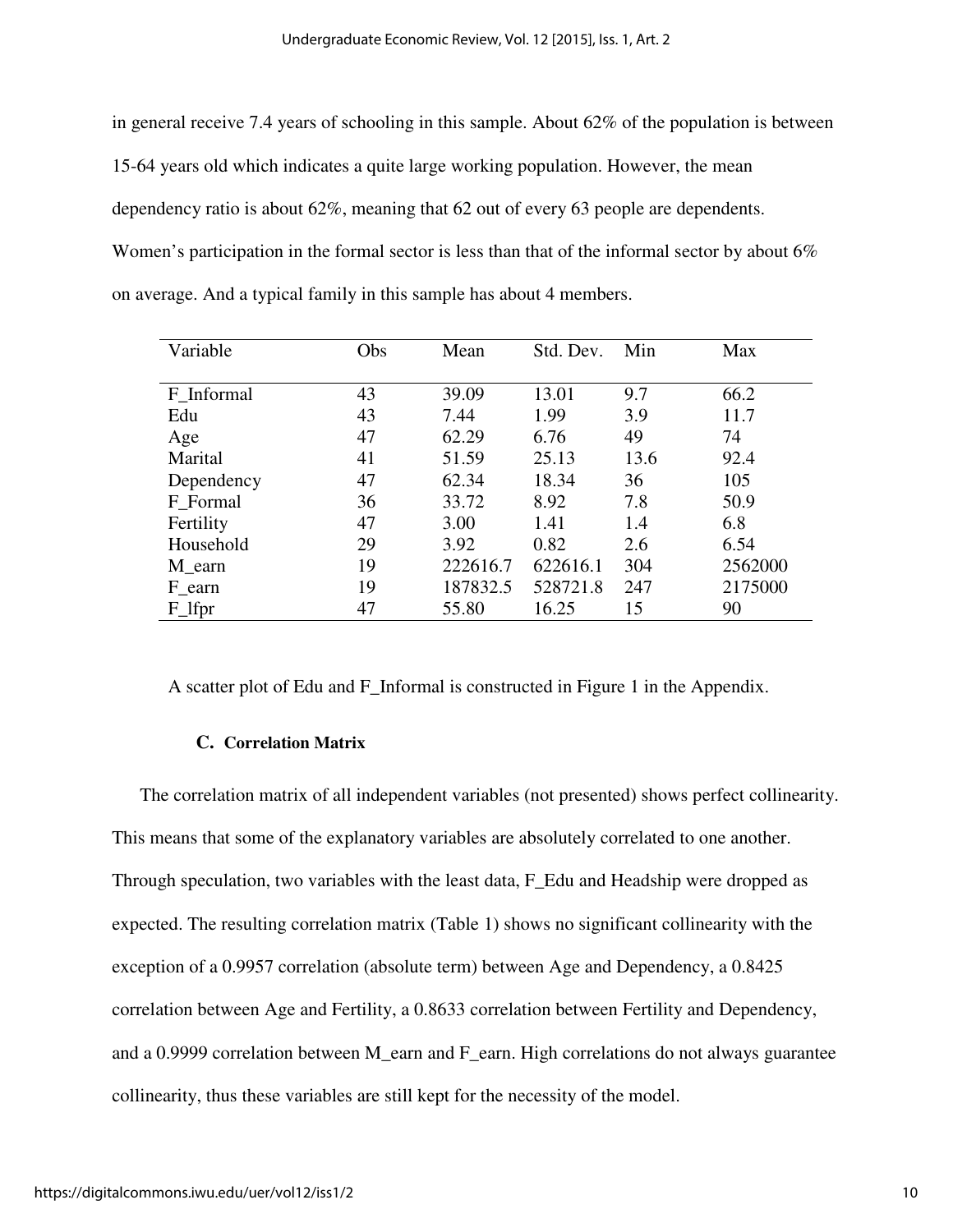#### **III. Methodology**

#### **A. Preliminary OLS Regression**

A preliminary regression using Linear OLS Regression was used in estimating the data collected. As pointed out in the correlation matrix, three variables that caused perfect collinearity were dropped from the model. As a result, the equation was run as follows:

F\_Informal =  $\beta_1$  +  $\beta_2$ .Edu +  $\beta_3$ .Age +  $\beta_4$ .Marital +  $\beta_5$ . Dependency +  $\beta_6$ . F\_Formal +  $\beta_7$ . Fertility +  $\beta_8$ . Household +  $\beta_9$ . M\_earn +  $\beta_{10}$ . F\_earn +  $\beta_{11}$ . F\_lfpr +  $\varepsilon$ 

As shown in Table 2, unlike the initial conjecture, the sign of Edu is positive. It indicates that an increase of 1 year of schooling in the population would lead to a 2.7% increase in the proportion of women in the informal sector of the countries in the sample, ceteris paribus. As expected, Age, Dependency, F\_Formal, Household, F\_earn and F\_lfpr all have positive coefficients whereas Fertility and M\_earn have negative coefficients. The coefficient of Marital turns out to be negative, implying that all else equal, a 1% increase in the distribution of married women aged 25-29 causes the numbers of women in the informal sector to decline by about  $0.3\%$ .

The t-Tests for each coefficient show that every explanatory variable except F lfpr has statistically significant effect on the dependent variable at 5% level of significance. The F-test against the null hypothesis that all coefficients are 0 leads to a rejection of  $H_0$  indicating that the independent variables jointly have significant effects on the dependent variable at 1% level. Equivalently, a high  $R^2$  of 0.9915 implies that about 99.15% of the variation of F\_Informal is explained by the chosen independent variables in the model. Thus, the t-Tests and F-test show promising results.

#### **B. Specification errors**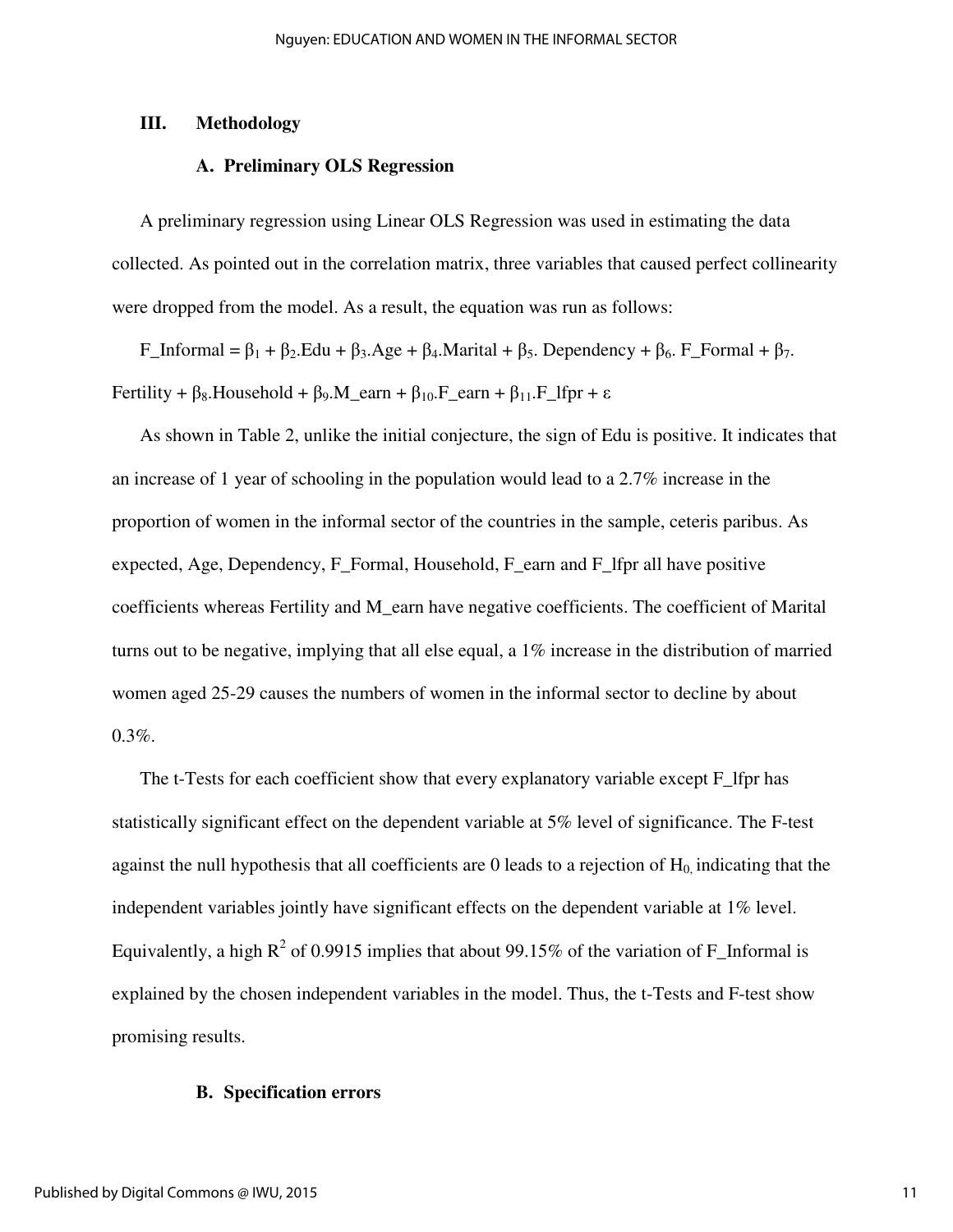Illustration of the Ramsey's RESET test can be found in Table 3. Applying the F-test gives  $F = 0.465$  which is not statistically significant. The Ramsey test does not detect any omission of variables and/or inappropriate functional form. Other F-tests (not shown) also detect no sign of over-fitting the model. Thus, no variables needed to be dropped from the initial equation.

#### **C. Multi-collinearity and Heteroskedasticity**

To address the multicollinearity problem between the following pairs of variables as shown by the correlation matrix: Age - Dependency, Age – Fertility, Fertility – Dependency, M\_earn – F\_earn, further considerations have been carried out.

- Dropping Age: Adjusted  $R^2$  dropped to 0.8965, signaling the decline in the combined effect of explanatory variables on the dependent variable. The Edu coefficient is only significant at 10% instead of 5% as before.
- Dropping Fertility: Adjusted  $R^2$  decreased to 0.4697, significantly lower than before. All coefficients are only significant at 10%.
- Dropping M\_earn: Adjusted  $R^2$  dropped to 0.7325 and the Edu coefficient is also significant at 10%.

Dropping any of these variables would result in a lower goodness-of-fit measure; therefore all are kept for the necessity of the model.

From the residual plot (Figure 2), it is possible that there exists heteroskedasticity. Illustration of the Park test can be found in Table 4. Since the  $\hat{Y}$  coefficient is insignificant (pvalue  $> 0.1$ ), it seems that the Park test shows no evidence of heteroskedasticity.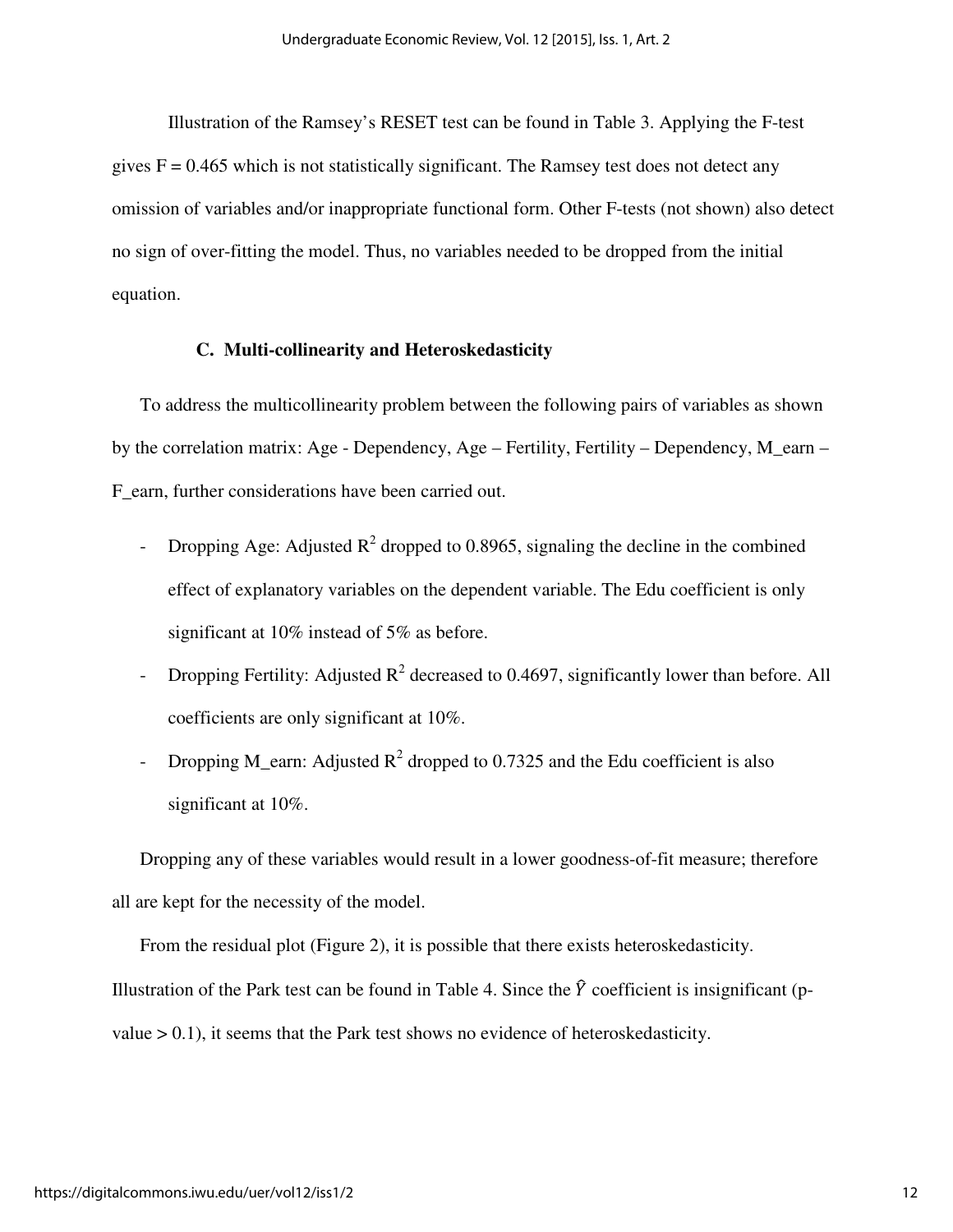To confirm Park test's result, the White's general heteroskedasticity test is applied as follows.

White's test for Ho: homoskedasticity

against Ha: unrestricted heteroskedasticity

 $chi2(2) = 1.63$ 

Prob  $>$  chi $2 = 0.4417$ 

Since the p-value of the computed chi-square is reasonably low (below 0.5), the null hypothesis of homoskedasticity can be rejected. The White's test confirms the existence of heteroskedasticity problem.

Table 5 exhibits the result after adjusting for heteroskedasticity, using the robust command in Stata. As it shows, some standard errors increase while others decrease, implying that the preliminary regression both overestimated and underestimated the coefficients. After controlling for heteroskedasticity, the signs of coefficients are unchanged and the p-value of Edu reduces to 0.013. F\_lfpr is now significant at 10% while Age is no longer significant. Other variables are still significant at 5%.

With the adjustments made for the aforementioned problems, it is reasonable to conclude that the model represents a good fit for the question concerned. Based on the results given in Table 5 of the final model, the Edu coefficient is statistically significant at a lower level, indicating a relatively more reliable confidence interval than that of the initial regression.

**Table 5:** Adjusted OLS Regression Dependent variable  $=$   $F_$ Informal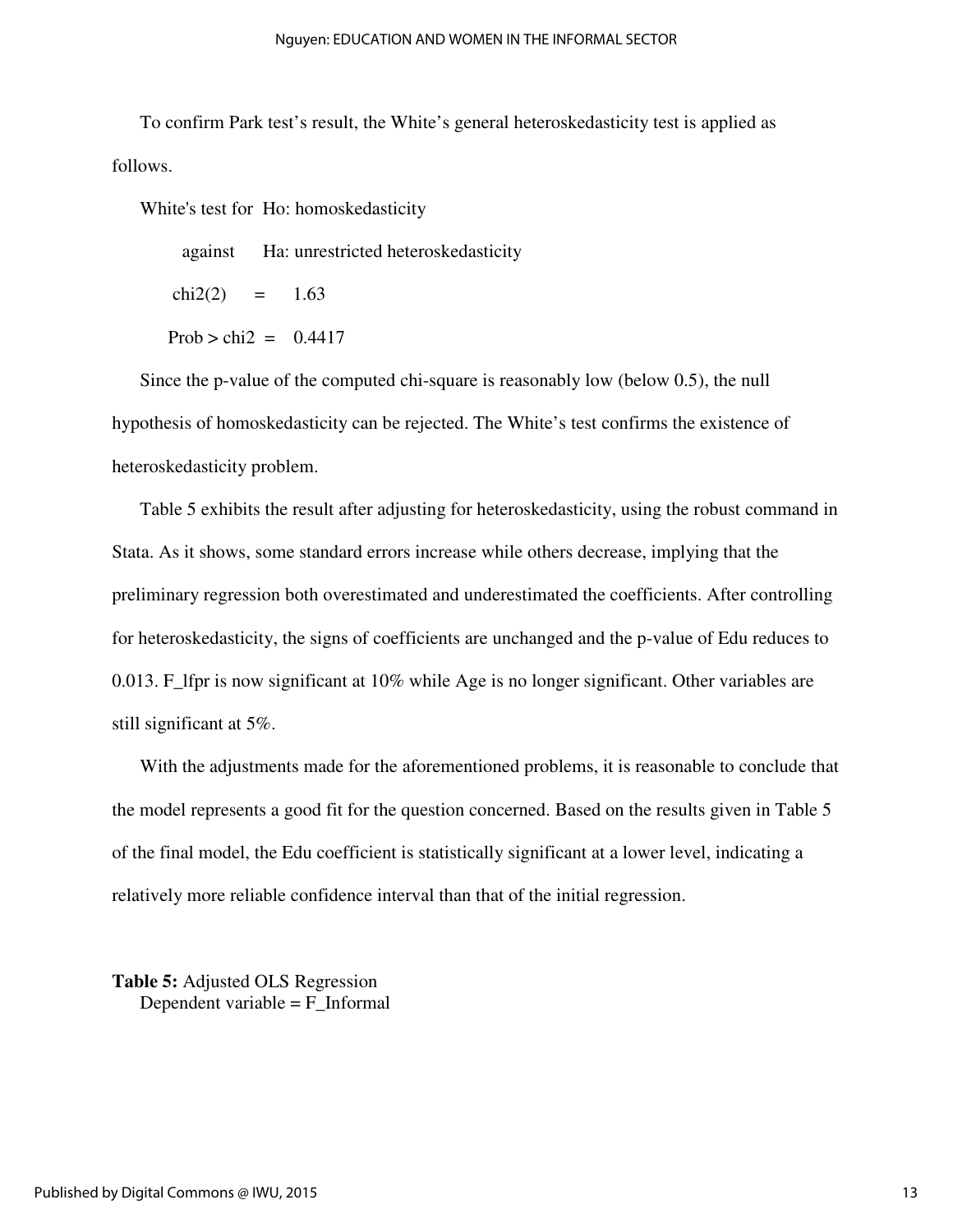| Variables  | Coef.    | <b>SE</b> | T       | p-value |
|------------|----------|-----------|---------|---------|
| Edu        | 2.74     | .51       | 5.30    | 0.013   |
| Age        | 9.22     | 4.44      | 2.07    | 0.130   |
| Marital    | $-.218$  | .061      | $-3.56$ | 0.038   |
| Dependency | 6.20     | 1.90      | 3.25    | 0.047   |
| F Formal   | 1.36     | 0.13      | 10.39   | 0.002   |
| Fertility  | $-37.53$ | 4.71      | $-7.96$ | 0.004   |
| Household  | 18.29    | 3.61      | 5.06    | 0.015   |
| M_earn     | $-.0005$ | .0001     | $-5.07$ | 0.015   |
| F earn     | .0007    | .0001     | 5.17    | 0.014   |
| F_lfpr     | .21      | .089      | 2.41    | 0.095   |
| Constant   | $-956.3$ | 385.7     | $-2.48$ | 0.089   |
| $R^2$      | 0.9915   |           |         |         |
| F          | 143.73*  |           |         |         |
|            |          |           |         |         |

*\*: significant at 1%* 

### **IV. Summary and Interpretation**

This study had the objective of investigating the relationship between education and women's participation in the informal sector. The regression result shows that education, represented by years of schooling, is correlated with women's chances of being employed in this sub-sector of the economy. A possible explanation for the observation can be attributed to the absorptive nature of the informal sector as well as the selective characteristic of the formal sector. When labor shifts from agriculture to manufacturing industries as described by developmental theories such as the Lewis' two-sector model (Todaro, 2012, pp. 115-118), the displaced or under-qualified workers from the agriculture sector who are not selected by the industries enter the informal sector to avoid unemployment. Moreover, the industrial growth has not been keeping pace with the increase in labor supply and so even qualified workers have no possibility of finding formal jobs. Studies such as Arizpe (1977) and Atieno (2006) found that the informal sector served as a bridge in the labor transition process which workers entered not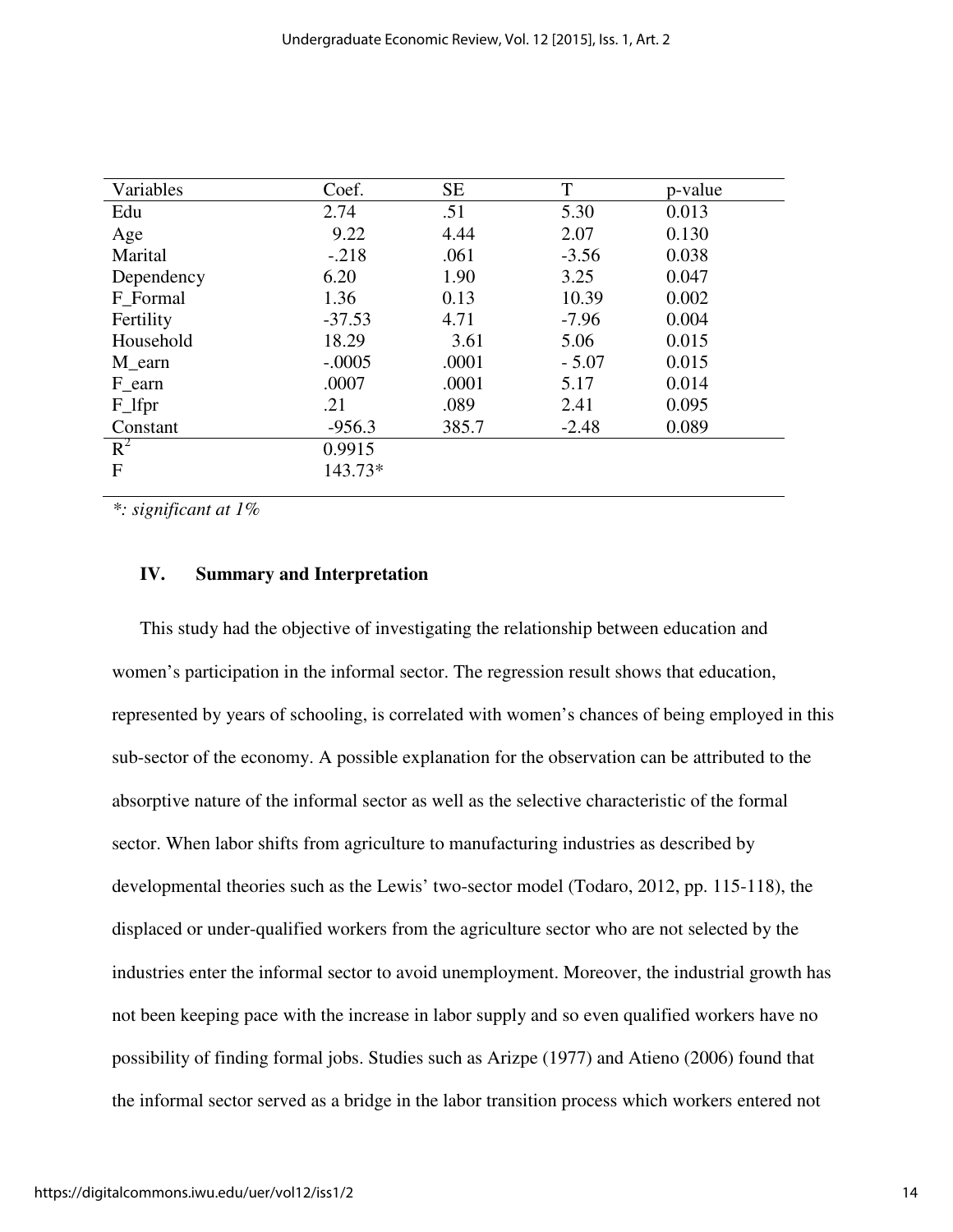#### Nguyen: EDUCATION AND WOMEN IN THE INFORMAL SECTOR

because of their desire but because they had no other choices. Therefore, even if they receive more education, workers still face the dilemma regardless of their improved abilities. This is not to negate Amartya Sen's assertion quoted in the introduction. Indeed, education allows the poor to make more informed decisions at their will, but perhaps such change only happens after a certain minimum point of education. The mean years of schooling found in this study is only 7.4 years, equivalent to an incomplete secondary training. With that much knowledge, it can be quite difficult for women to get a job in the industry, given its high entrance bar.

The use of years of schooling as an indicator for education is somewhat misleading. Jaeger and Page (1996) state that estimates of diploma effects which were based on individual's years of education were biased because many people did not complete their degrees in the standard number of years. Even if one goes to school for 7 years, there is no guarantee that she knows what a  $7<sup>th</sup>$  grader is supposed to know. Especially among the poor in developing countries, teacher truancy and quality of schooling are prevalent. Banerjee and Duflo (2011, p. 75) said that about 35% of Indian children in poor families aged 7-14 could not read a simple paragraph for  $1<sup>st</sup>$ graders. The failures are present in both formal schooling and informal training as Leach (1996) pointed out.

The study acknowledges the possible issue of education endogeneity. It is likely that a person who has a strong innate ability or motivation is eager to absorb more knowledge and try by all means to obtain a job in the modern sector. On the other hand, social rigidity and religious beliefs could restrict what a woman can do beyond her control. Nevertheless, statistics for these problems are difficult to obtain and therefore the coefficients might not be the true estimators. The research also encountered problems with finding data since statistics on the informal sector have not been thoroughly recorded.

15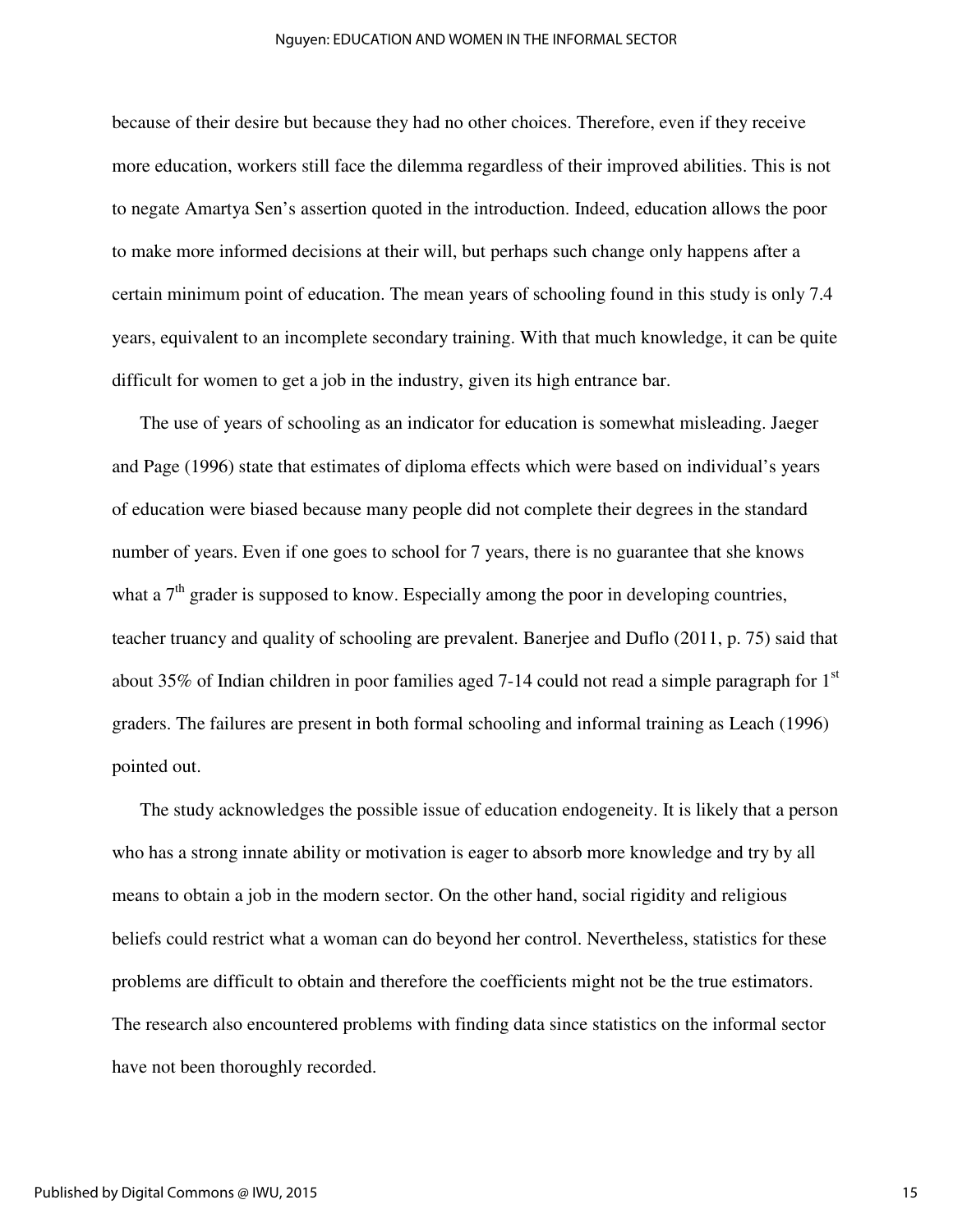Despite the negative relationship found in the analysis, it is still believed that the returns to education in the informal sector are there for women. However, how and how much we should invest in human capital are what matter more. Apparently, current ways of training the poor are not showing beneficial results as many of the better educated still end up doing informal jobs that are enduring, insecure, risky, and low paid. Thus, education policies targeting the poor, especially women, need to be more focused and targeted to allow women the opportunity to move up the ladder.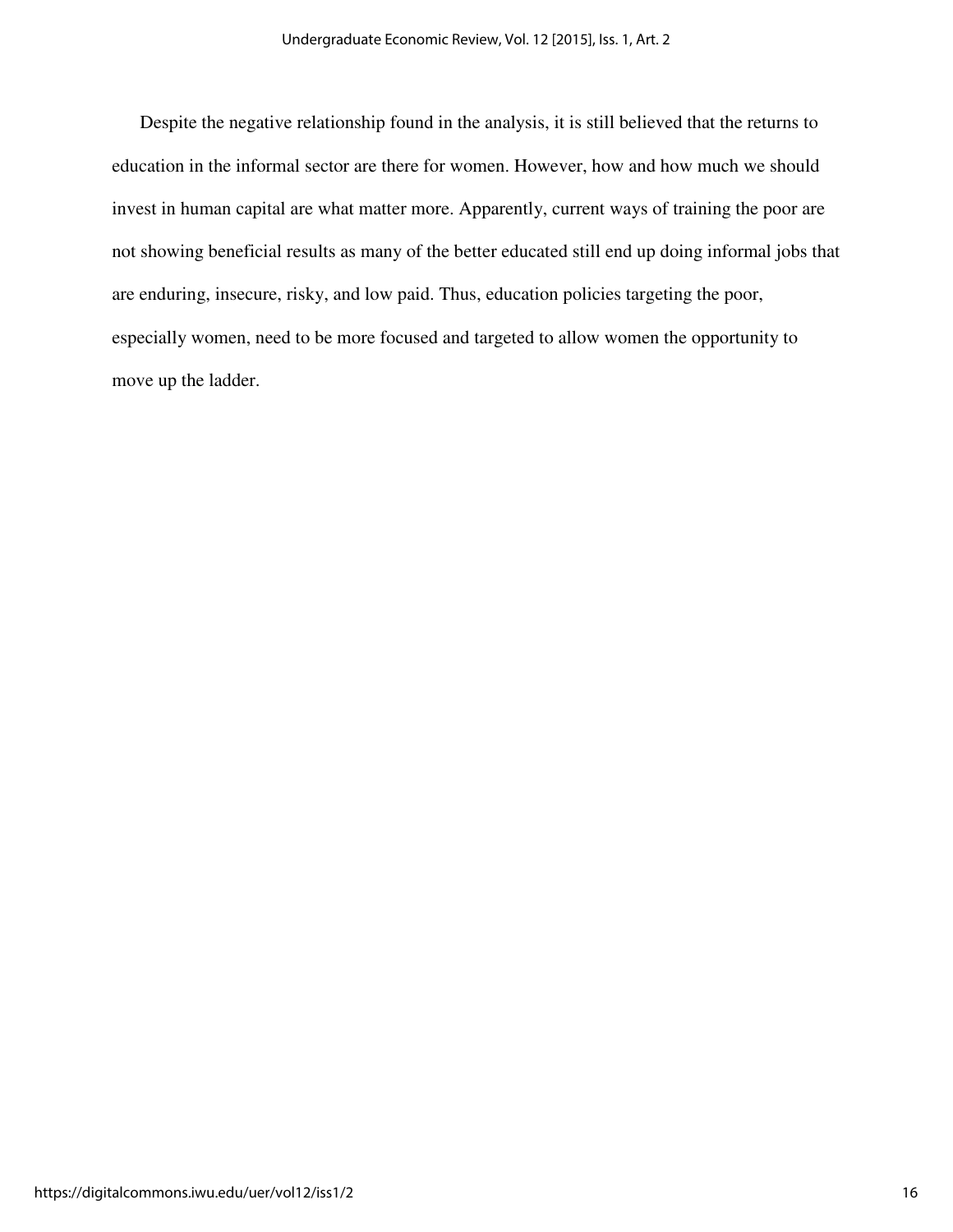# **Appendix**

**Table 1:** Correlation Matrix

|            | Edu     | Age     | Marital | Dependency | F Formal | Fertility | Household | M_earn | F_earn | $F_I$ |
|------------|---------|---------|---------|------------|----------|-----------|-----------|--------|--------|-------|
| Edu        |         |         |         |            |          |           |           |        |        |       |
| Age        | 0.38    |         |         |            |          |           |           |        |        |       |
| Marital    | $-0.30$ | 0.07    |         |            |          |           |           |        |        |       |
| Dependency | $-0.38$ | $-0.99$ | $-0.04$ |            |          |           |           |        |        |       |
| F Formal   | 0.37    | 0.37    | $-0.55$ | $-0.40$    |          |           |           |        |        |       |
| Fertility  | $-0.40$ | $-0.84$ | 0.17    | 0.86       | $-0.48$  |           |           |        |        |       |
| Household  | $-0.53$ | $-0.53$ | 0.63    | 0.57       | $-0.79$  | 0.79      |           |        |        |       |
| M_earn     | $-0.32$ | 0.52    | 0.35    | $-0.53$    | 0.19     | $-0.36$   | $-0.09$   |        |        |       |
| F_earn     | $-0.33$ | 0.51    | 0.35    | $-0.53$    | 0.19     | $-0.36$   | $-0.08$   | 0.99   |        |       |
| $F_l$      | 0.25    | 0.58    | 0.27    | $-0.62$    | 0.72     | $-0.68$   | $-0.73$   | 0.50   | 0.50   |       |

## **Table 2:** Preliminary OLS regression results Dependent variable = F\_Informal

| Variables  | Coef.    | <b>SE</b> | t       | p-value    |
|------------|----------|-----------|---------|------------|
| Edu        | 2.74     | .71       | 3.86    | 0.031      |
| Age        | 9.2      | 3.21      | 2.87    | 0.064      |
| Marital    | $-.21$   | .06       | $-3.34$ | 0.04       |
| Dependency | 6.20     | 1.42      | 4.36    | 0.02       |
| F_Formal   | 1.36     | .18       | 7.22    | 0.005      |
| Fertility  | $-37.53$ | 5.08      | $-7.39$ | $-53.70$   |
| Household  | 18.29    | 3.92      | 4.66    | 0.019      |
| M earn     | $-.0005$ | .0001     | $-5.10$ | .015       |
| F_earn     | .0007    | .0001     | 5.18    | 0.014      |
| $F_l$      | .21      | .104      | 2.05    | 0.133      |
| Constant   | $-956.3$ | 280.16    | $-3.41$ | $-1847.94$ |
| $R^2$      | 0.9915   |           |         |            |
| F          | $35*$    |           |         |            |

*\*: significant at 1%*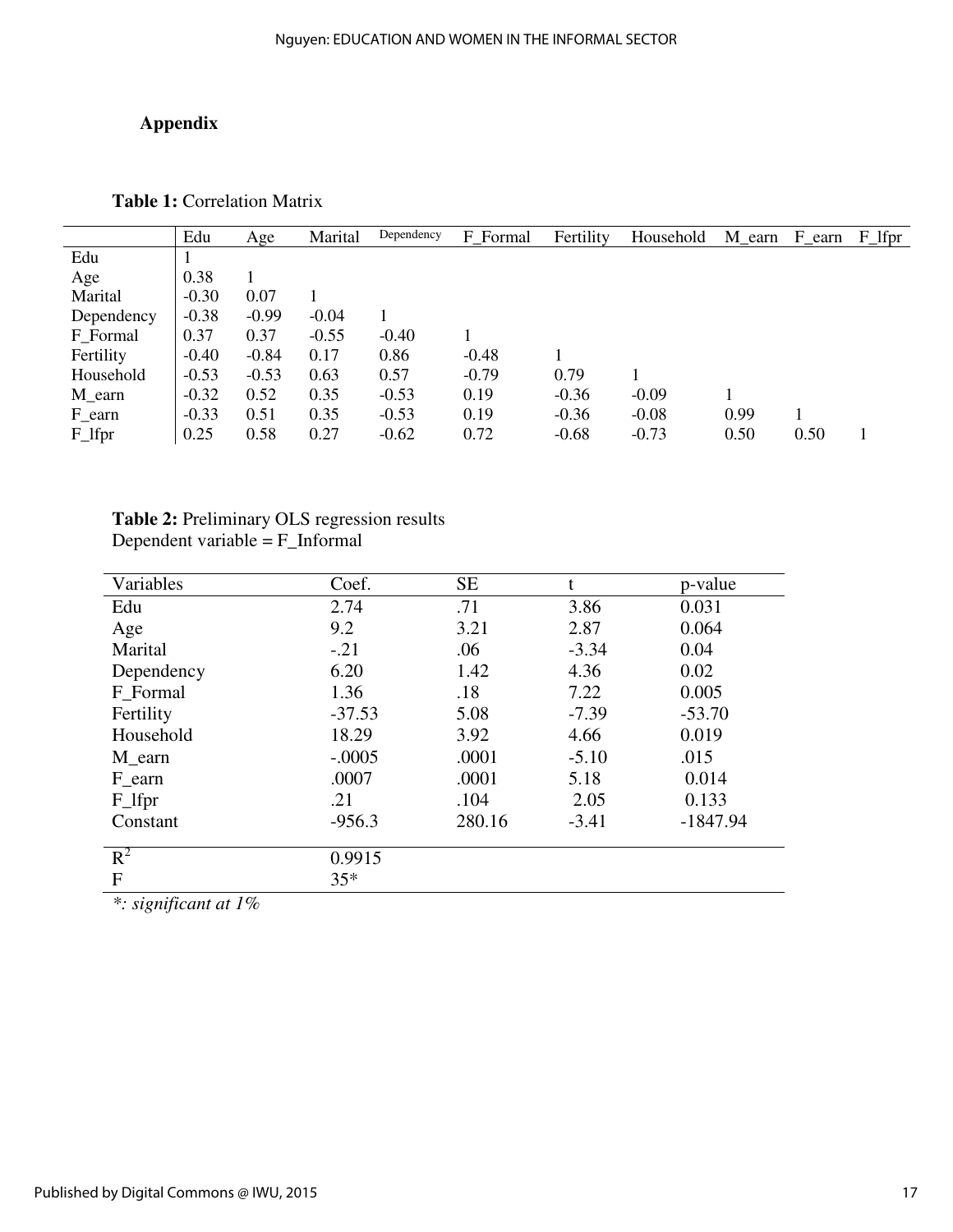| Variables   | Coef.     | <b>SE</b> | t       | p-value |
|-------------|-----------|-----------|---------|---------|
| Edu         | $-1.16$   | 1.02      | $-1.14$ | 0.37    |
| Age         | $-3.40$   | 4.00      | $-0.85$ | 0.48    |
| Marital     | $-0.05$   | 0.06      | $-0.77$ | 0.52    |
| Dependency  | $-1.67$   | 1.88      | $-0.89$ | 0.46    |
| F Formal    | $-0.39$   | 0.32      | $-1.21$ | 0.34    |
| Fertility   | Omitted   |           |         |         |
| Household   | 2.64      | 2.99      | 0.88    | 0.47    |
| M_earn      | 0.0003    | 0.0002    | 1.23    | 0.34    |
| F_earn      | $-0.0003$ | 0.003     | $-1.23$ | 0.34    |
| $F_l$       | $-0.02$   | 0.01      | $-0.24$ | 0.83    |
| Ŷ           | 2.61      | 1.20      | 2.18    | 0.16    |
| $\hat{Y}^2$ | $-0.01$   | 0.01      | $-1.35$ | 0.30    |
| Constant    | 297.33    | 350.72    | 0.85    | 0.48    |
| $R^2$       | 0.9956    |           |         |         |

**Table 3:** Ramsey's RESET test Dependent Variable = F\_Informal

# **Table 4:** Park Test

Dependent variable =  $\ln e^2$ 

|                  | Coefficient SE | t-statistic p-value |       |
|------------------|----------------|---------------------|-------|
|                  | .035           | $.045 \qquad 0.77$  | 0.456 |
| Constant $-2.38$ |                | $1.89 - 1.26$       | 0.232 |



**Figure 1**: Scatter plot and line of best fit **Figure 2:** Residual plot of F\_Informal and Edu

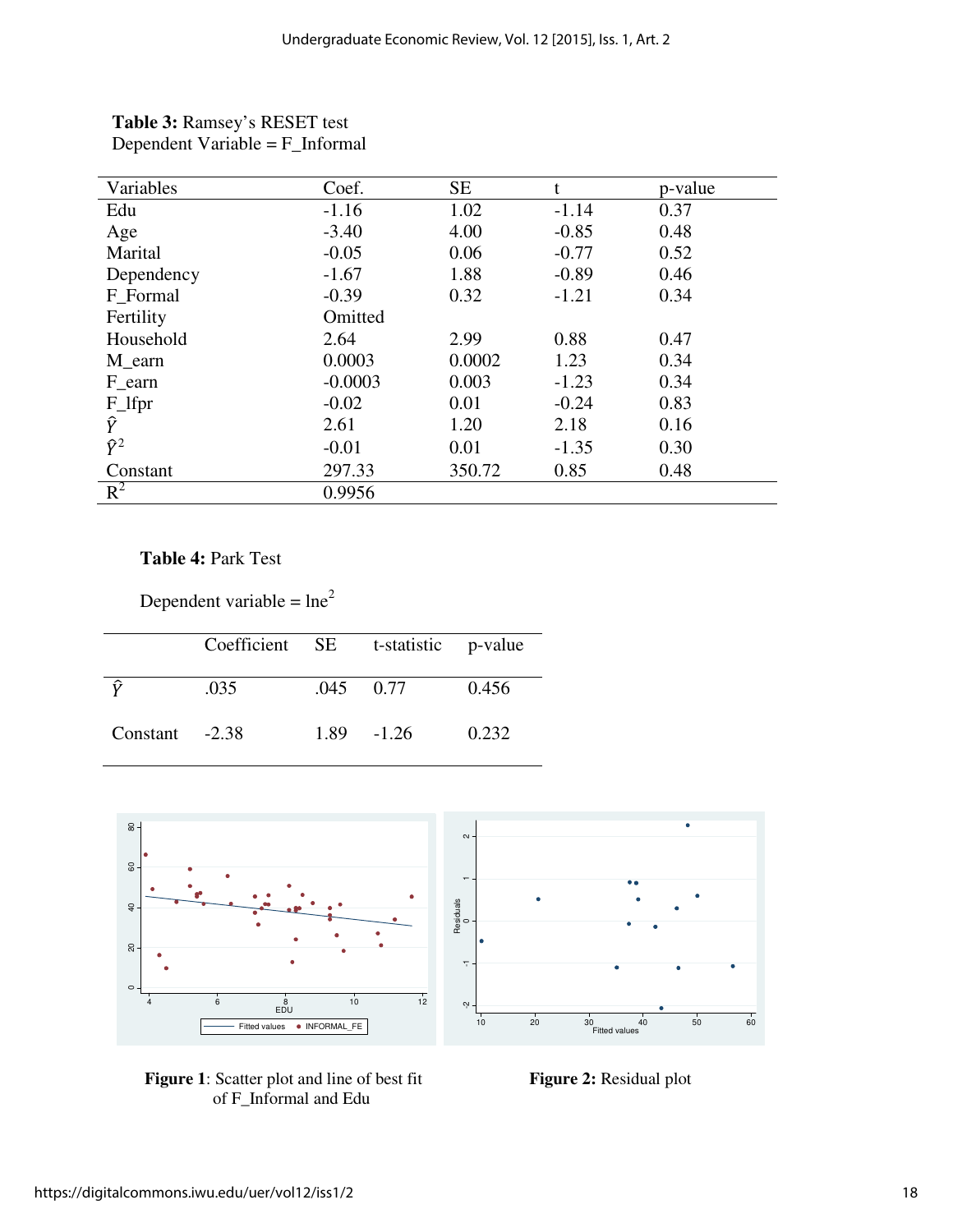#### **References**

- Addison, T., Demery, L., Ferroni, M., Grootaert, C., & Wong-Valle, J. (1993). Employment and earnings. *Understanding the social effects of policy reform.*, 79-99.
- Arizpe, L. (1977). Women in the informal labor sector: The case of Mexico City.*Signs*, *3*(1), 25- 37.
- Atieno, R. (2006). Female participation in the labour market: The case of the informal sector in Kenya.
- Banerjee, A.V., & Duflo, E. (2011). Pak Sudarno's big family. *Poor economics: A radical rethinking of the way to fight global poverty* (p.125). PublicAffiars.
- Banerjee, A.V., & Duflo, E. (2011). Top of the class. *Poor economics: A radical rethinking of the way to fight global poverty* (p.75). PublicAffiars.
- Basu, K. (1999). Child labor: cause, consequence, and cure, with remarks on international labor standards. *Journal of Economic literature*, 1083-1119.
- Bigsten, A. and S. Horton. 1997. "Labour markets in Sub-Saharan Africa". Mimeo. University of Gothenberg and University of Toronto.
- Cain, G. G., & Dooley, M. D. (1976). Estimation of a model of labor supply, fertility, and wages of married women. *Journal of Political Economy*, S179-S199.
- Chen, M. A. (2001). Women and informality: A global picture, the global movement. *sais Review*, *21*(1), 71-82.
- Chen, M. A. (2005). Rethinking the informal economy: Linkages with the formal economy and the formal regulatory environment.
- Cling, J. P., Razafindrakoto, M., & Roubaud, F. (2011). The informal economy in Vietnam. *ILO. Hano, December.*
- Cling, N. H. ðỗ, S. Lagrée, M. Razafindrakoto, & F. Roubaud (2010), *Kinh t*ế *phi chính th*ứ*c t*ạ*i các n*ướ*c* ñ*ang phát tri*ể*n* (pp. 195-233). Hanoi, Vietnam: NXB Tri Thức.
- Department of Census and Statistics, Ministry of finance and planning Sri Lanka, 2010. Household income and expenditure survey – 2009/2010.
- East African Community Statistics Portal, 2015. Indicators: social sectors.
- Fleisher, B. M., & Rhodes, G. F. (1979). Fertility, women's wage rates, and labor supply. *The American Economic Review*, 14-24.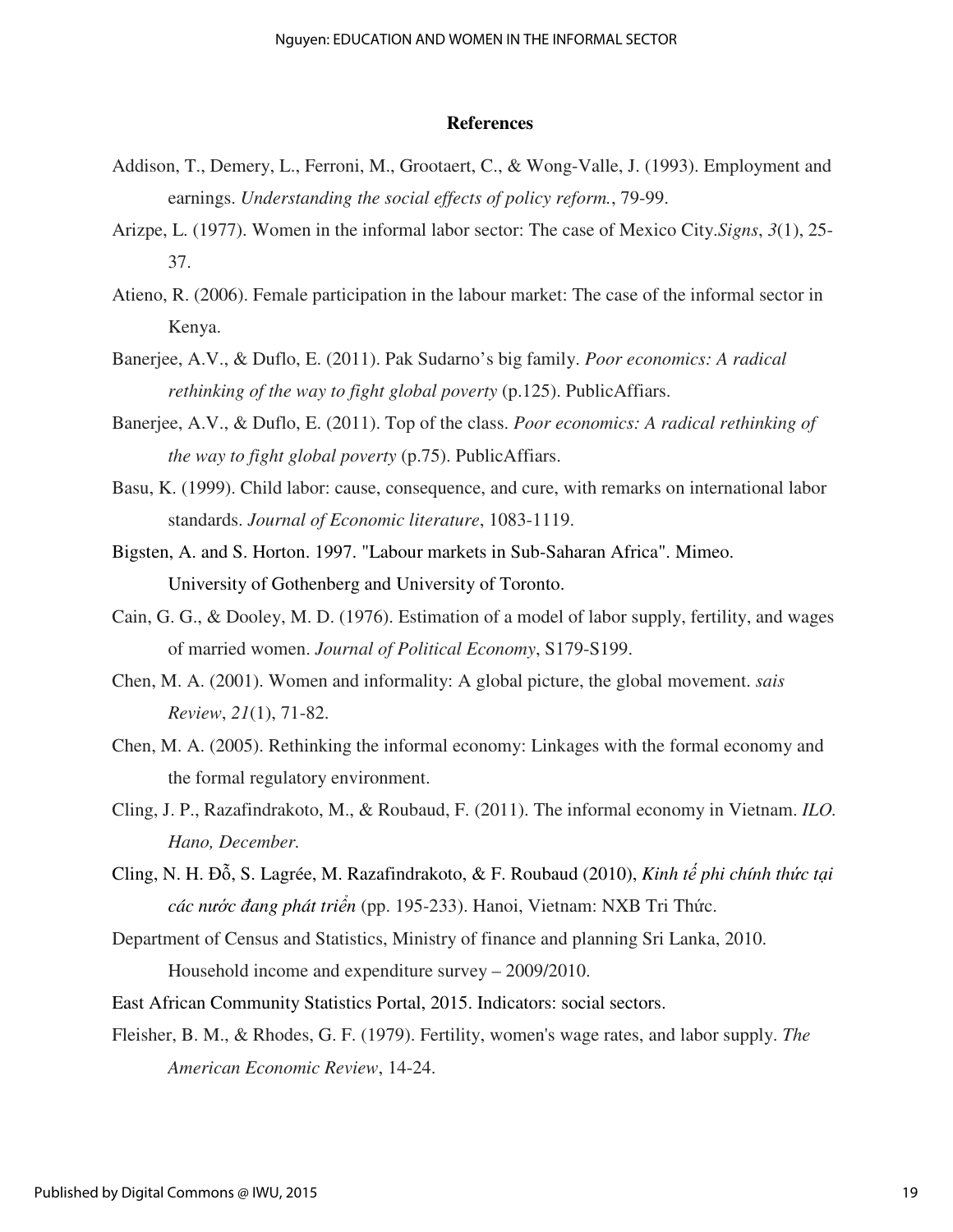- General Statistics Office of Vietnam, 2010. The 2009 Vietnam population and housing census: Major Findings. *Hanoi, October.*
- Hill, M. A. (1983). Female Labor Force Participation in Developing and Developed Countries-- Consideration of the Informal Sector. *The Review of Economics and Statistics*, 459-468.
- Hotz, V. J., & Miller, R. A. (1988). An empirical analysis of life cycle fertility and female labor supply. *Econometrica: Journal of the Econometric Society*, 91-118.
- ILO, 2002, Women and Men in the Informal Economy: A Statistical Picture, Employment sector, International Labor Organization, Geneva.
- ILO. 1995. The problem of women's access to employment in Africa. Contribution to the 4th World Conference on Women.
- ILO. 2011. Report on the Liberia labour force survey 2010.
- Jaeger, D. A., & Page, M. E. (1996). Degrees matter: New evidence on sheepskin effects in the returns to education. *The review of economics and statistics*, 733-740.
- Kevane, M., & Wydick, B. (2001). Microenterprise lending to female entrepreneurs: Sacrificing economic growth for poverty alleviation?. *World development*, *29*(7), 1225-1236.
- Lanot, G., & Muller, C. (1997). *Dualistic sector choice and female labour supply: evidence from formal and informal sectors in Cameroon* (No. 1997-09). Centre for the Study of African Economies, University of Oxford.
- Leach, F. (1996). Women in the informal sector. *Development in Practice*, *6*(1), 25-36.
- Lehrer, E. L. (1995). The effects of religion on the labor supply of married women. *Social Science Research*, *24*(3), 281-301.
- Maglad, N. A. (1998). *Female labour supply in Sudan* (Vol. 30). African Economic Research Consortium.
- Makonnen, N. 1993. "Labour supply and the distribution of economic well-being: A case study of Lesotho". PhD thesis, University of Gothenburg.
- Maloney, T. (1987). Employment constraints and the labor supply of married women: A reexamination of the added worker effect. *Journal of Human Resources*, 51-61.
- National Institute of Statistics and Censuses of Argentina, 2014. 2010 demographic census.
- National Statistical Office of Thailand, 2010. Executive summary of the 2010 population and housing census.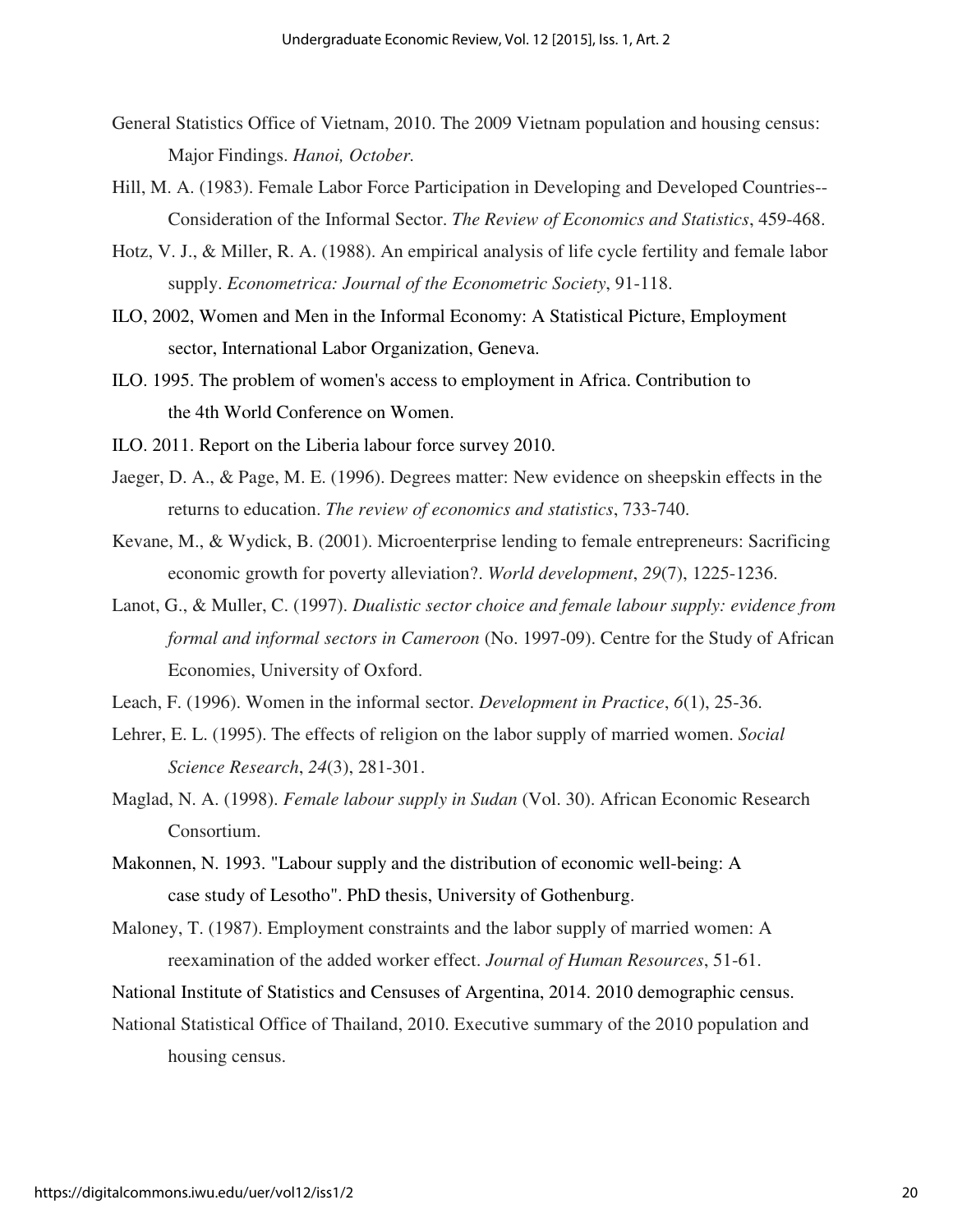- Öksüzler, O., Palaz, S., & Özdemir, A. R. Female Labor Force Participation in Informal Sector: an Ordered Logit Approach.
- Pierre, N. T. (2013). Estimating the returns to education in Cameroon informal sector. *Kinh t*ế *phi chính th*ứ*c t*ạ*i các n*ướ*c* ñ*ang phát tri*ể*n* (pp. 195-233). Hanoi, Vietnam: NXB Tri Thức.
- Radivojević, B., & Vasić, P. (2012). Household age structure and consumption in Serbia. *Economic annals*, *57*(195), 79-101.
- Reimers, C. W. (1985). Cultural differences in labor force participation among married women. *The American Economic Review*, 251-255.
- Ribar, D. C. (1992). Child care and the labor supply of married women: Reduced form evidence. *Journal of human resources*, 134-165.
- Sen, A. (1999). Individual freedom as a social commitment. *Development as freedom* (p.294). Oxford University Press.
- Statistics South Africa, 2012. Income and expenditures of households 2010/2011.
- Todaro, M.P., & Smith, S.C. (2012). Classic theories of economic growth and development. In Economic development (11th ed., pp. 115-118). Boston: Pearson Addision Wesley.
- Todaro, M.P., & Smith, S.C. (2012). Population growth and economic development: causes, consequences, and controversies. In Economic development (11th ed., pp. 285-290). Boston: Pearson Addision Wesley.
- Uganda Bureau of Statistics, 2010. Uganda national household survey report 2009/2010.
- United Nations Economic Commission for Europe, 2013. Country profiles on housing and land management: Ukraine.
- United Nations, 2013. Marital status of men and women, World marriage data 2012, Fertility and Family Planning section, population division, department of economic and social affairs.
- Wambugu, A. 2002. "Education, employment and earnings in Kenya". Mimeo. University of Gothenberg, Sweden.
- Wilson, T. D. (1998). Approaches to understanding the position of women workers in the informal sector. *Latin American Perspectives*, 105-119.
- World Bank, 2015, Educational Attainment Query.
- World Bank, 2015, World Development Indicators.
- World Bank. 1995. Towards gender equality: The role of public policy. Washington, D.C.